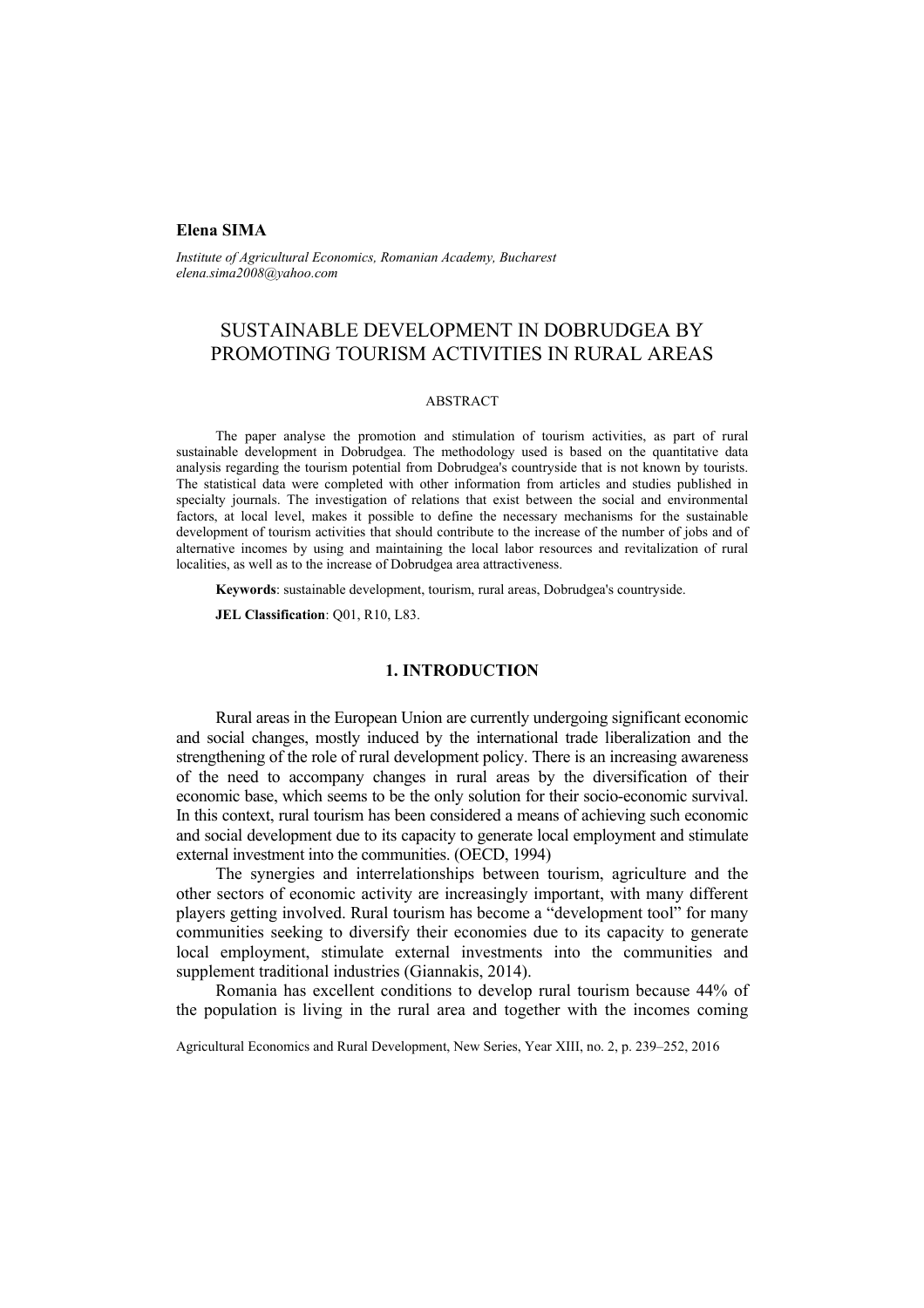from agriculture, the incomes from rural and agro-tourism are welcome to any farmer and any household (Popescu, 2016).

## **2. STATE OF KNOWLEDGE**

In the last years, tourism became one of the socio-economic sectors that experienced a major transformation, being a diverse and complex activity. Although the mass tourism remains the predominant form, preferences for other tourism forms also emerged, sastisfying the need to be close to nature, to exercise outdoors, to explore and to learn new things linked to plants and animals.

Rural tourism, agro-tourism and ecotourism are alternative income gaining activities, providing opportunities for rural area development and economic and social competitiveness increase. The development of these activities largely depends on the existence and quality of tourist boarding houses, as well as on the tourism attractions (of folklore and ethnographic, historical and religious and gastronomic nature) and on the farming activities practiced on the household.

The rural tourism and agro-tourism have a motivational base, represented by: return to nature; getting familiar with folk tradition and culture; healthcare; playing sports - hunting, fishing, climbing etc.; fresh food and fruit consumption.

For Romania, rural tourism is a priority area in the revival of economic life, considering that in our country rural tourism has continuously developed, mainly after 2004, with the development of associative forms of support and creation of the legal framework regulating the activities of this sector.

From an economic perspective, tourism in general and rural tourism in particular illustrate the economic area with the highest potential in terms of international competitiveness for Romania. In other words, Romania has to benefit from it and convert the existing potential into a source of income.

At present, rural tourism is an important part of the Romanian tourism sector. We draw particular attention upon the fact that the tourism potential of rural areas in Romania is far from its effective realization, showing a poor use of natural, historical and cultural tourism resources, as well as a low use of the existing material base. As regards tourism potential, we note that our country has diverse attractions, distributed in a balanced throughout the country, such as the Carpathians, the Black Sea, the Danube Delta or areas with old cultural traditions.

# **3. MATERIAL AND METHOD**

This paper contains an analysis and synthesis of the information on the promotion and stimulation of tourism activities as part of rural sustainable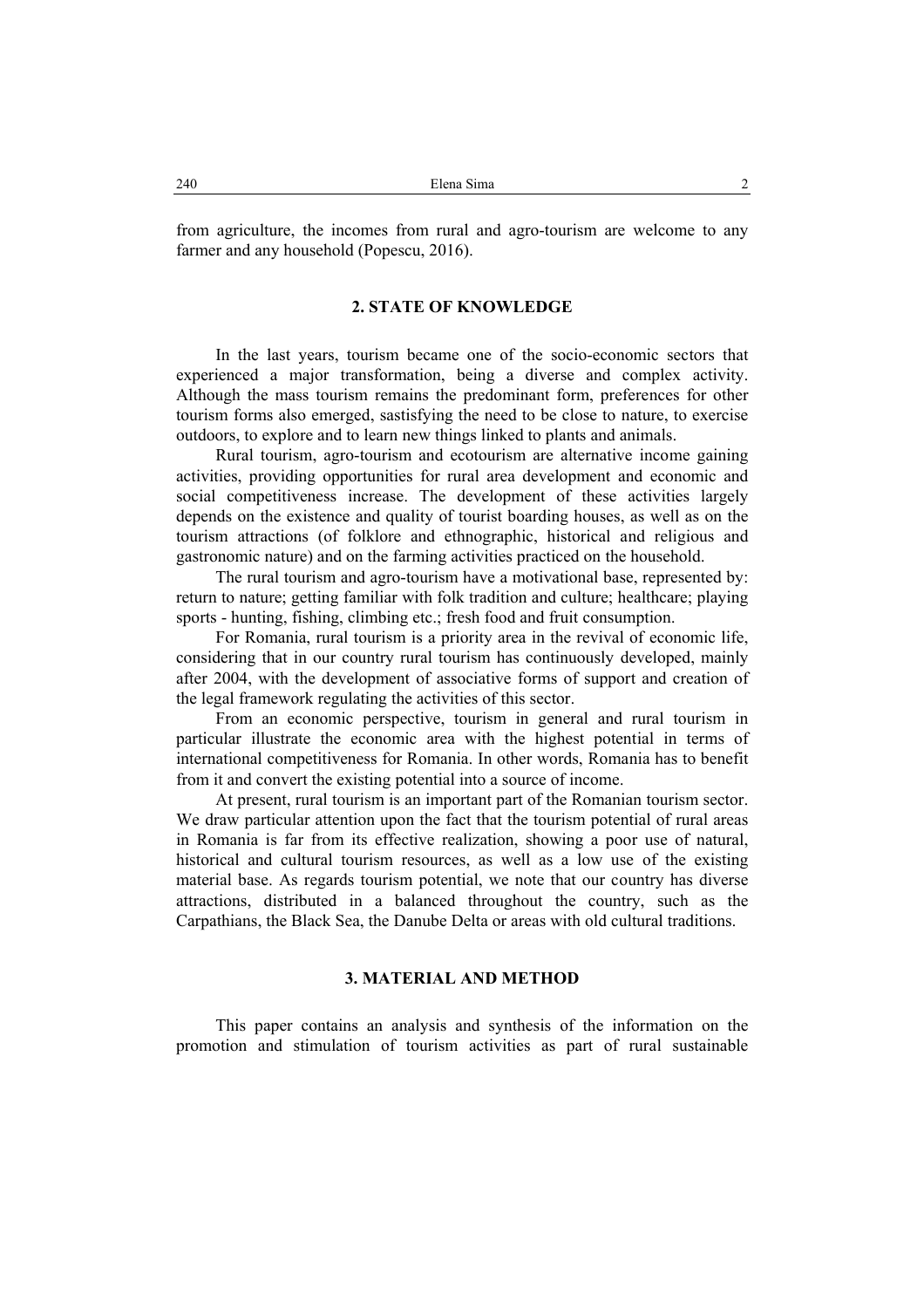development from Dobrudgea's countryside, which is not known by tourists. The methodology used is based on the quantitative data analysis regarding the main modalities to promote and stimulate the tourism, agro-tourism and ecotourism supported by the rural development policy. The statistical data were completed with information from articles and studies published in specialty journals, as well as from reports and governmental and non-governmental documents.

Dobrudgea's tourism patrimony is evaluated according to the normative acts, which regulate tourism organization, coordination, promotion and development (strategic importance area and priority branch of the national economy of Romania), as well as the management of tourism resources in conformity with the principles of equity, competitiveness, sustainability and sustainable development. Dobrudgea's tourism is put into value and developed on the basis of and within the annual/multiannual programs for the development of tourism destinations and products, elaborated by the Local and Central Public Administration Authority in charge of tourism and approved by Government's Decision.

The tourism patrimony elements are inscribed in the General Register of Tourism Patrimony, owned and administered by the Central Public Administration Authority in charge of tourism. The list of natural and anthropic resources is inscribed in the National Cultural Heritage of Romania and is maintained and periodically updated by the Ministry of Culture, Cults and National Patrimony of Romania.

The natural landscape and the way of "living in the countryside" are closest to the traditional image that could be preserved in Western Europe. The patrimony of the Dobrudgea's rural tourism can be approached from the experts' point of view, i.e. geographers and economists, researchers or analysts of the tourism phenomenon, who include the following in the patrimony concept: the (natural and anthropic) tourism potential, the tourism technical-material base (tourism endowments and tourist reception structures with accommodation functions), the tourism services and the general technical infrastructure.

## **4. RESULTS ADN DISCUSSIONS**

Dobrudgea is a historical and geographical province located both on the Romanian and Bulgarian territory, known in the past as "*Dacia Pontica*" or "*Scitia Minor*". From the administrative point of view, at present Dobrudgea contains two counties in Romania: Tulcea and Constanta and two counties in Bulgaria: Dobrici and Silistra.

Located in South-Eastern of Romania, between the Danube and the Black Sea, Dobrudgea's territory benefits from a diversified tourism patrimony, with natural and anthropic resources distributed on the entire area of  $15{,}570 \text{ km}^2$ , divided between the Constanta county and Tulcea county (Table 1).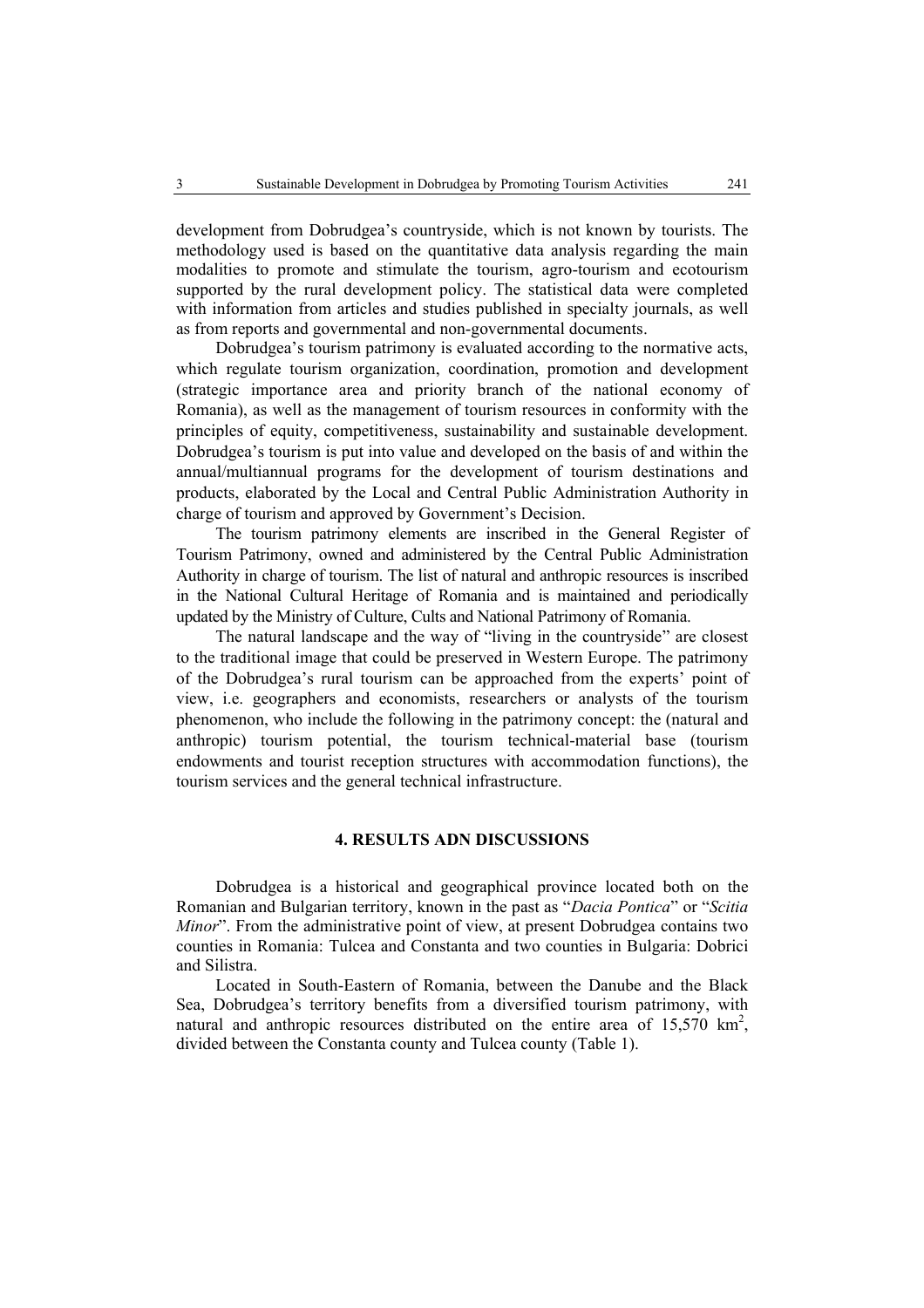|                |               | Dobrudgea | Tulcea  | Constanta |
|----------------|---------------|-----------|---------|-----------|
| Area           | km            | 15,570    | 8,499   | 7,071     |
| Population     | inhabitants   | 968,379   | 244,103 | 724,276   |
| Density        | inhab/ $km^2$ | 62.20     | 28.72   | 102.43    |
| Municipalities | number        |           |         |           |
| Towns          | number        | 13        |         |           |
| Communes       | number        | 104       | 46      | 58        |
| Villages       | number        | 322       | 133     | 189       |

| Table 1                                                             |
|---------------------------------------------------------------------|
| Administrative-teritorial characteristics of the Dobrudgea province |

*Sorces*: Regional economic and social benchmarks: Territorial statistics, NIS, 2013

The most important cities are: Constanta, Medgidia, Mangalia and Tulcea. The region includes both spa resorts (Eforie Nord, Techirghiol, Saturn) and leisure resorts such as Navodari, Mamaia, Eforie Sud, Olimp, Neptun, Jupiter, Aurora, Venus, Mangalia. Numerous holiday villages can be found on the sea shore (Histria, Corbu, Agigea, Tuzla, Costinesti, 2 Mai, Vama Veche and Limanu) or in the Danube Delta (Crisan, Jurilovca, Mahmudia, Malliuc, Murighiol, Sfantu Gheorghe).

The average density (inhabitants/km²) is one of the most relevant indicators of the territorial distribution of population. The population density is conditioned both by physical-geographic and economic factors, with different distributions of the population in the territory.

The network of human settlements has distinct characteristics in the two counties, due to natural particularities. Thus, in the county Tulcea, 40.54% of its area (i.e.  $3446 \text{ km}^2$ ) is covered by the newest relief units, represented by the Danube Delta and the lagoon complex Razim–Sinoe, with limited dwelling possibilities. In the county Constanta, the size of the rural area is marked by the presence of Constanta municipality and by the entire network of urban localities on the southern Black Sea shore.

Dobrudgea's tourism vocation is equally conferred by its geographic position, characterized by a beautiful and diverse landscape, as well as by the cultural–historical profile of the region, with rich and various archaeological remains and historical monuments.

Another important characteristic is represented by the harmonious blending of the old and new, of tradition and modernity. This complementarity makes Dobrudgea more attractive to tourists and gives them the possibility to know and understand the history and tradition of the places they are visiting.

In Dobrudgea, *the natural tourism resource* is determined by:

– The *Danube Delta Biosphere Reserve*, with a great diversity of aquatic and terestrial ecosystems, where there are real opportunities for ecotourism activity;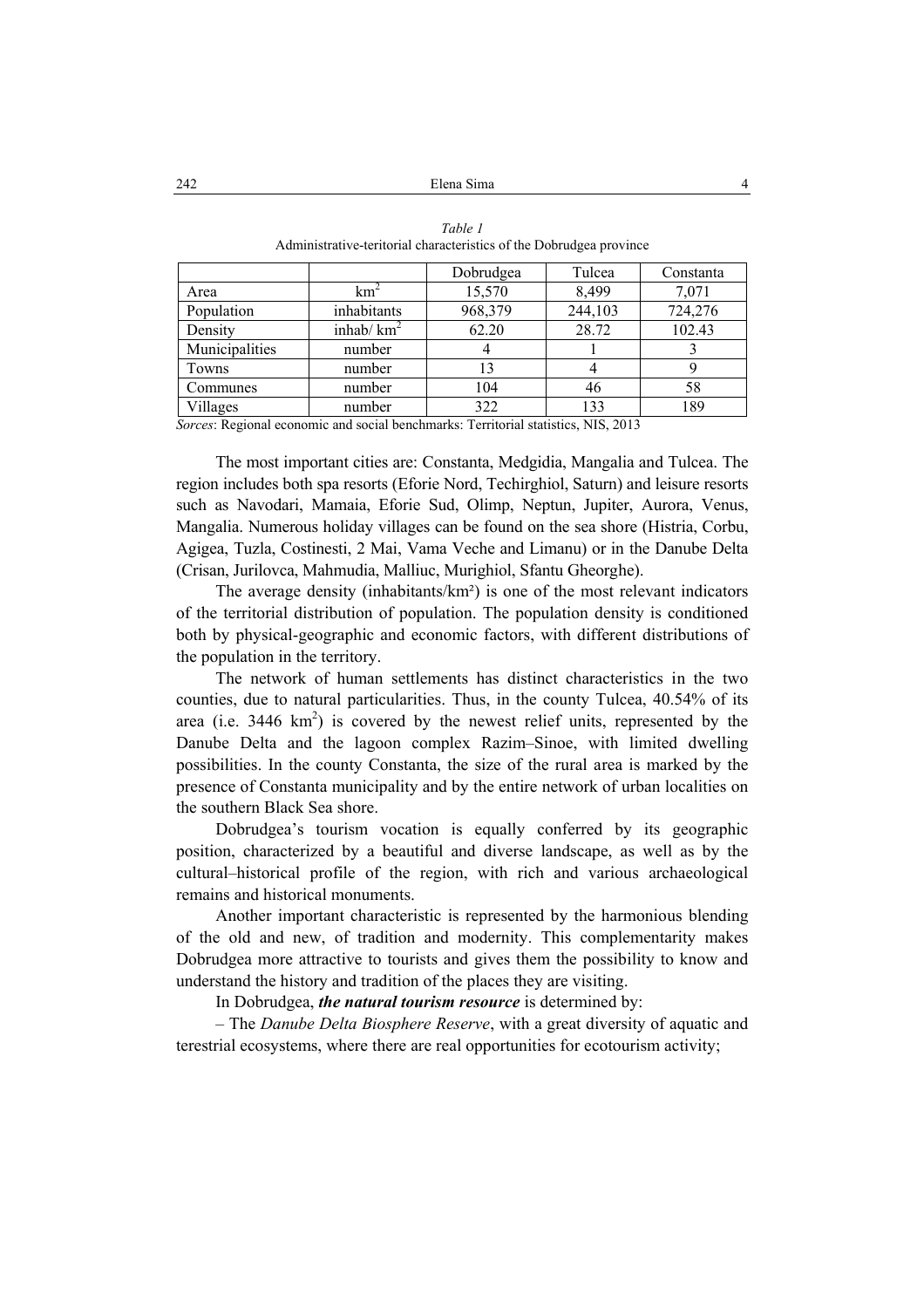– The *Măcin Mountains National Park*, situated in the North–West of the county Tulcea, with maximum 467 m (the peak Greci–Tutuiatul), which is fascinating through its unique geo-morphology and bio-geography;

– The *Romanian Black Sea Coast*, with its specific ecotourism potential represented by Sites of Community Interest, as: sea dunes from Agigea and sea zones from Tuzla, Costinesti, Vama Veche;

– The *Northern Dobrudgean Plateau*, with an ecotourism potential, yet totally unexplored (large forests and a rich hunting fund).

The territory of the Tulcea and Constanta, from north to south and from east to west, is characterized by an important number of natural and seminatural habitats with a vast diversity:

– aquatic habitats (freshwater habitats, saltwater habitats, marine and coastal habitats),

– terestrial habitats (forests habitats, steppe pastures and bushes, forest-steppe habitats, moorland and peatland habitats) and

– underground habitats (cave habitats – Limanu and Dobrudgea Gorges).

At present, on the lists of the *European Ecological Network Natura 2000,* there are 64 sites in Dobrudgea, out of which 31 sites are Special Protection Areas (SPA) and 33 are Sites of Community Interest (SCI) (Table 2).

| Number of Natura 2000 sites, in the year 2016 |         |           |           |        |  |
|-----------------------------------------------|---------|-----------|-----------|--------|--|
| Category of Natura 2000 site                  | Romania | Dobrudgea | Constanta | Tulcea |  |
| Special Protection Areas (SPA)                | 148     |           |           |        |  |
| Sites of Community Interest (SCI)             | 383     |           | 24        |        |  |

*Table 2* 

*Source*: Data from the http://www.anpm.ro/natura-2000/

*The anthropic resource* of the Dobrudgean tourism patrimony is enriched by the multitude of monuments and archaelogical sites, of architectural ensembles and reserves, of memorial monuments and ensembles, of technical and art monuments, of museums and other elements of folk art located both in the urban and rural areas.

Thus, analysing the Dobrudgean rural space, we will find that this is the keeper and preserver of an inestimable treasure of art and architecture, with historical artifacts, vestiges and monuments, as well as of a veritable ethnofolklore heritage of unique value and purity, which "makes out of Dobrudgea a genuine *museum in open air,* with many monuments, archaelogical sites and architectural assemblies that are included in the protected areas" (Ionașcu, 2011).

The *monuments and archaelogical sites* of ancient times can be known by visiting the remains of human settlements established by the pre-historical, Geto– Dacian, Greek and Roman civilizations both on the teritory of Constanța county (Box 1) and of Tulcea county (Box 2).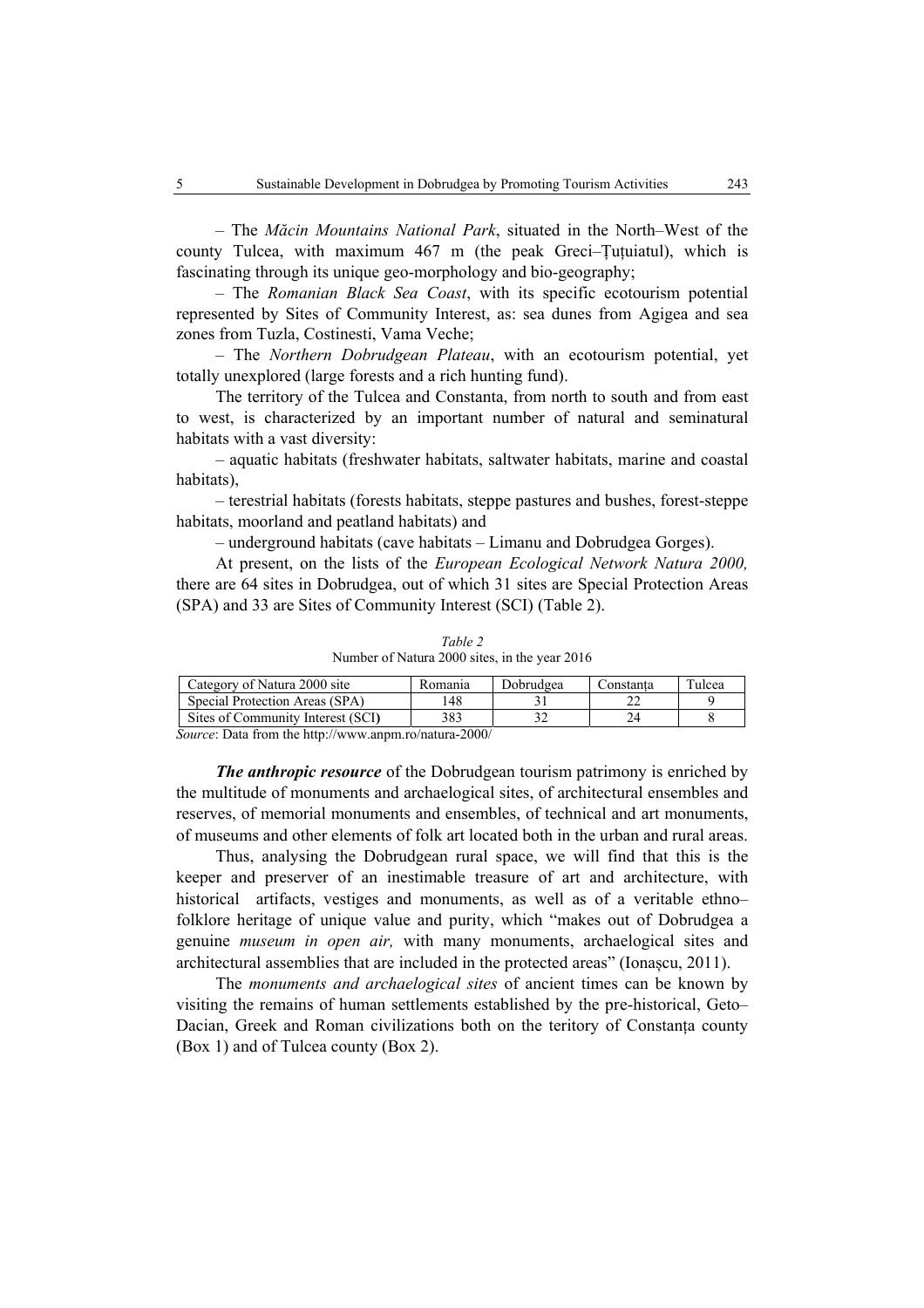| Box 1                                                     |
|-----------------------------------------------------------|
| Main archaelogical sites (fortresses) in Constanta county |

| Tomis – Constanța                     |
|---------------------------------------|
| Callatis – Mangalia                   |
| Histria – Istria                      |
| Tropaeum Traiani – Adamelisi          |
| Tropaeum Traiani Monument – Adamclisi |
| Axiopolis – Cernavoda                 |
| $Beroe-Ostrov$                        |
| Capidava – Capidava                   |
| Carsium - Hârșova                     |
| Elenistica – Albești                  |
| Sacidava - Aliman                     |
| Stratonis – Tuzla                     |
| Ulmetum – Pantelimonul de Sus         |

*Source*: http://www.info-delta.ro/obiective-istorice-39/

| Box 2                                                  |
|--------------------------------------------------------|
| Main archaelogical sites (fortresses) in Tulcea county |

| Aegyssus – Tulcea<br>Argamum - Jurilovca<br>Arrubium - Măcin<br>Babadag – Babadag<br>Dinogetia – Garvăn<br>Halmyris – Murighiol<br>Ibida - Slava Rusă<br>Luncavița – Luncavița |  |
|--------------------------------------------------------------------------------------------------------------------------------------------------------------------------------|--|
| Noviodunum - Isaccea<br>Proslavița - Nufăru<br>Salsovia - Mahmudia                                                                                                             |  |
| Troesmis – Turcoaia                                                                                                                                                            |  |

*Source*: http://www.info-delta.ro/obiective-istorice-39/

The main historical objectives from the Byzantine period are the mediaeval citadel Păcuiul lui Soare from Ostrov (dating back from the  $10^{th} - 11^{th}$  century), the Citadel Heracleea (Yeni–Sale) from Enisala  $(13<sup>th</sup>$  century), rebuilt by the Genovese and the rock churches from Basarabi  $(10<sup>th</sup>$  century).

The *religious tourism objectives* include worship places and cemeteries belonging to several religions and represent attractiveness elements by the significance of feasts (titular saints), age of settlements and architectural style, location. The new worship places were added to the old monasteries and churches with important religious significance from Constanța county (Box 3) and Tulcea county (Box 4).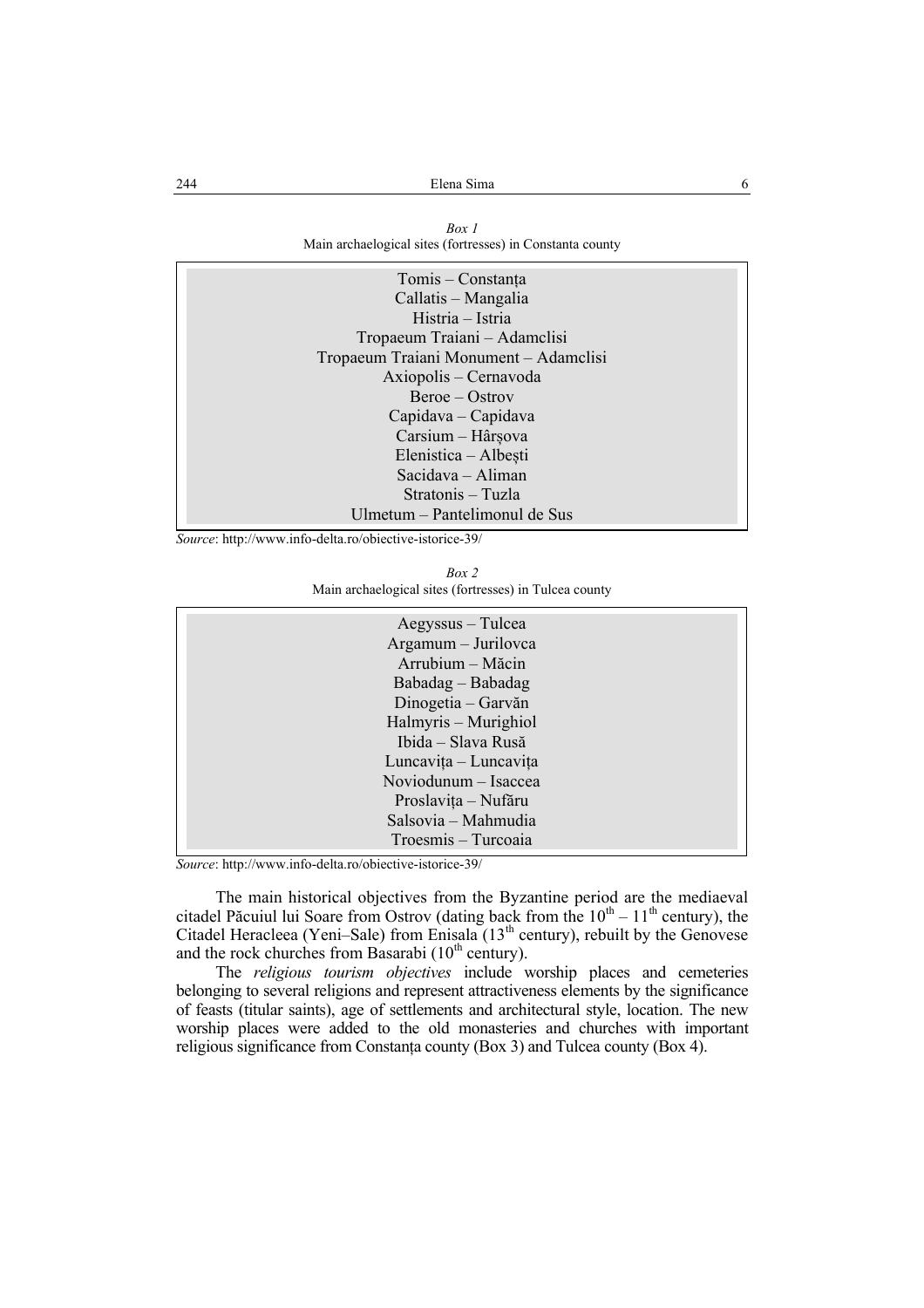| Box 3<br>Main Christian–Orthodox edifices in Constanta county                                           |
|---------------------------------------------------------------------------------------------------------|
| Orthodox cathedral – Constanța – Constanța, 1883–1895<br>The Greek Church of Metamorfosis $C$ Constants |

The Greek Church of Metamorfosis – Constanța Dervent Monastery – Galița, 1923 (1990) Saint Mary Monastery – Techirghiol, 1928 Saint Helen by the sea Monastery – Costinești, 1998 Colilia Monastery – Colelia, 10th century Cave of Saint Apostle Andrew – Ion Corvin, 1944 Cave of Saint Ioan Casian – Casian, 2001

*Source*: http://www.resurse-ortodoxe.ro



| Saint Nicholas Cathedral - Tulcea, 1865                 |  |
|---------------------------------------------------------|--|
| Saint Nicholas Churche – Sulina, 1863–1868              |  |
| Niculitel Basilica Churche – Niculitel, after 370 d.Hr. |  |
| Cocos Monastery – Niculitel, 1833                       |  |
| Saon Monastery - Niculitel, 1846                        |  |
| Uspenia Monastery – Slava Cercheză, 1840                |  |
| Voivodenia Monastery – Slava Cercheză, 17th century     |  |
| Celic Dere Monastery – Frecăței, 1835                   |  |
|                                                         |  |

*Source*: http://www.resurse-ortodoxe.ro

In the southern part of Dobrudgea, in Constanta county, where Turkish and Tartar communities are living, there is a large number of mosques and Muslim places of worhip (Box 5), while in Tulcea County there is a less number of Muslim places of workship (Box 6).

| Box 5 |                                                    |
|-------|----------------------------------------------------|
|       | Main Muslim religious edifices in Constanta county |

| Geamia Sultan Mahmut - Hârșova, 1812<br>Geamia Abdul Medgid - Medgidia, 1859-1865 | The Big Carol I Mosque – Constanta, 1910<br>Geamia Hunkiar - Constanța, 1869<br>Geamia Esmahan Sultan – Mangalia, 1520<br>Geamia Mehmet Efendi - Cernavoda, 1756 |  |
|-----------------------------------------------------------------------------------|------------------------------------------------------------------------------------------------------------------------------------------------------------------|--|
| Geamia Fântâna Mare – Fântâna Mare                                                | Geamia Amzacea - Amzacea, 1850-1858                                                                                                                              |  |

*Source:* https://ro.wikipedia.org/wiki/Categorie:Moschei\_din\_Rom%C3%A2nia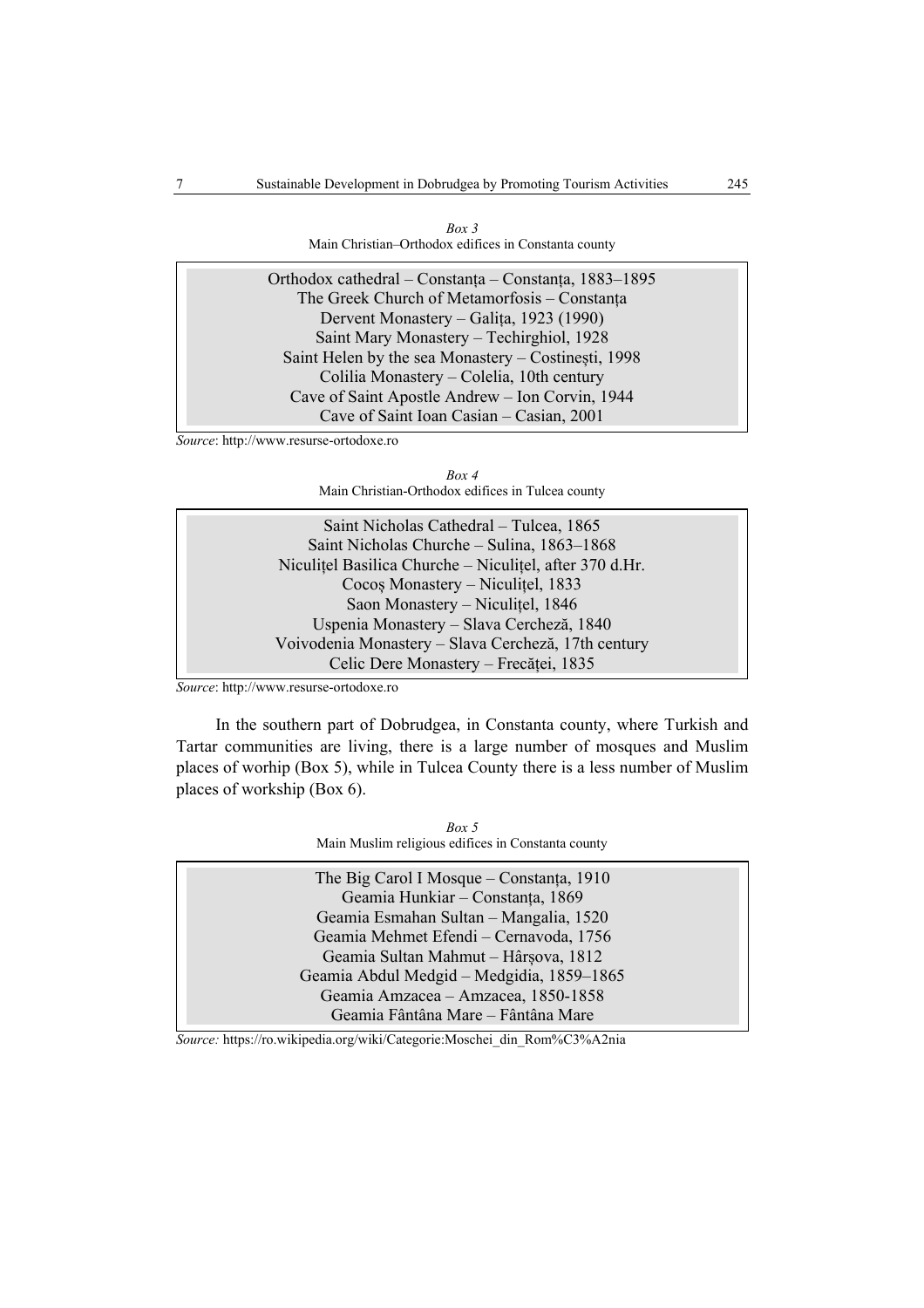| 246 | Elena Sima                                      | 8 |
|-----|-------------------------------------------------|---|
|     |                                                 |   |
|     | Box 6                                           |   |
|     | Main Muslim religious edifices in Tulcea county |   |
|     | Mosque of Sultan Abdülaziz – Tulcea, 1865       |   |
|     | Mosque of Ali-Gazi Paşa – Babadag, 1610         |   |
|     | Grave of Sari Saltuk Dede – Babadag, 1297       |   |
|     | Geamia Mestan Aga - Măcin, 1860                 |   |
|     | places of worship Yazîcî – Isaccea, 1864        |   |

*Source:* https://ro.wikipedia.org/wiki/Categorie:Moschei\_din\_Rom%C3%A2nia

Dobrudgea was one of the most multicultural parts of Romania, at least by mid  $20<sup>th</sup>$  century. In 1930, its populaiton consisted of Romanians (44.2%), Bulgarians (22.8%), Turks (18.5%), Tatars (2.7%), Germans (3.4%) and Greeks (less numerous). In those times, Dobrudgea was one of the most multicultural spaces of the continent, with a rich diversity of languages, religions and customs (Boia, 2007).

The many ethnical communities created an original material and spiritual culture in which we can notice the traditional houses from reed and earth from the Danube Delta.

Of great importance for the cultural tourism, we can mention the *archaeology museums* (Adamclisi, Istria), *art museums* (Limanu, Topalu), *ethnographic museums* (Enisala), *scientific and technical museums, memorial houses* (Panait Cerna, in Tulcea county).

The hydrotech constructions (bridges, lighthouses, the Danube – Black Sea Canal and Sulina) stand out in the landscape of the areas where they are located.

According to the above-mentioned attractive elements, Ionașcu and Cianga in 2006 identify *two areas for the rural tourism practice* in Dobrudgea:

– A compact area located in the wet regions of the river plain, delta, lagoon complex and seashore, with prevailing piscicultural specificity, which is used for the practice of mass summer tourism, balneary, recreational, sport, business, cruise and itinerary tourism;

– A hilly and plateau area with prevailing fruit–viticultural, apicultural and agro-pastoral specificity, which use the rural tourism potential for the gastronomic, ethnographic, historical, religious and scientific tourism practice.

In the year 2004, in the National Territorial Plan, section VI Tourism, the researchers identified the rural settlements with tourism potential in Dobrudgea that cover the largest part of Dobrudgea (72%). In the case of Tulcea county, 83% of the territory is represented by natural areas of high scientific and lanscape value (the Danube Delta and the lagoon complex Razim-Sinoe, the Măcin Mountains, the Danube river plain) and the cultural-historical heritage (the relics alongside the Danube, Niculițel, Enisala, Baia centers). Constanța county, by the balneary and cultural potential from the southern part of the Romanian coastline and the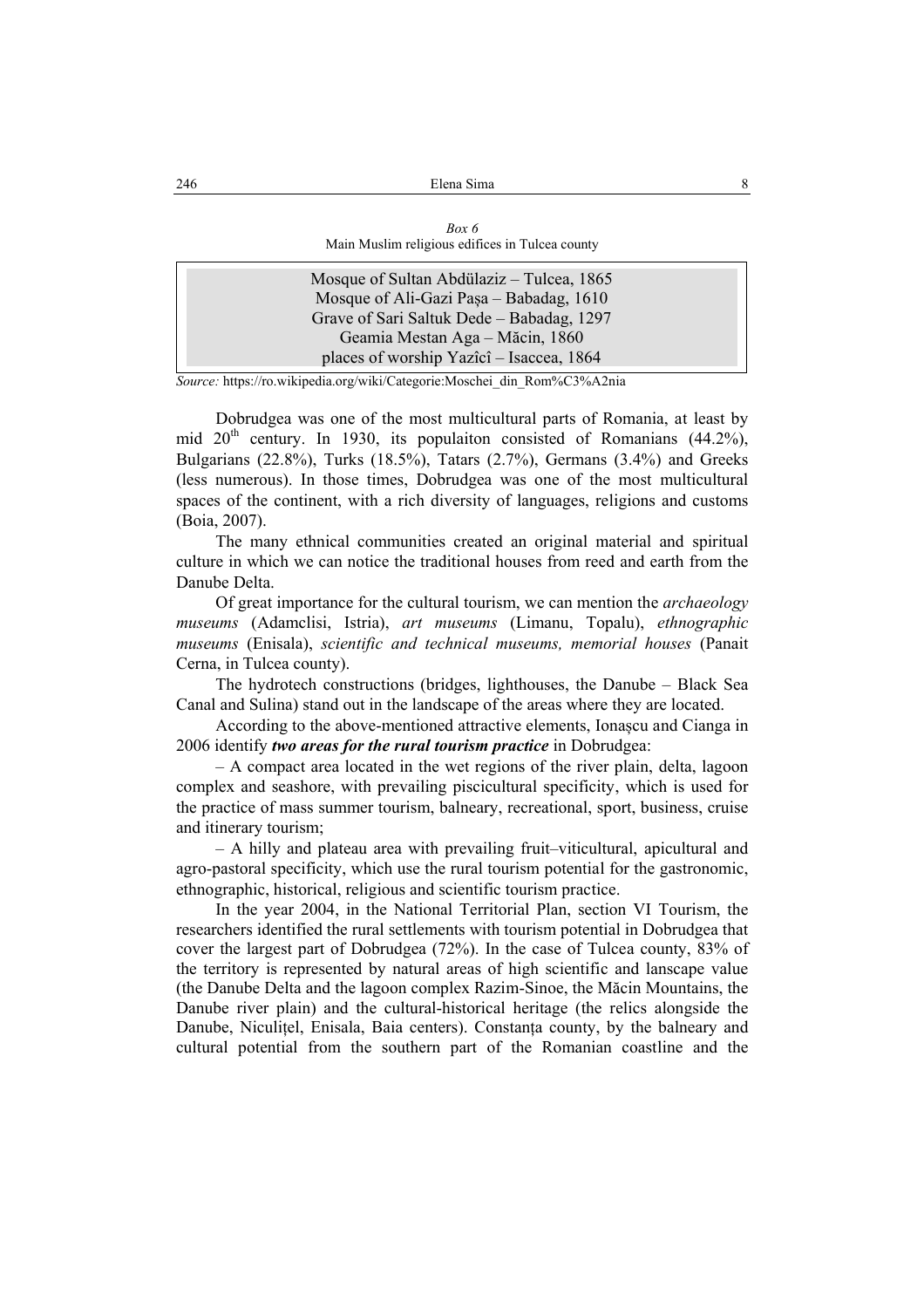historical, cultural and religious resources from Oltina Plateau, accounts for 59% of the remarkable tourism potential. (http://mdrap.ro/)

Each rural locality represents an entity with personal particularities and specific activities, which has to be identified and valorized as efficiently as possible in terms of tourism potential.

The rural settlements are of tourism interest depending on the natural environmental factors, on the historical and cultural conditions in which they evolved; putting into value the tourism attractiveness elements is strongly influenced by the access possibilities, which most often represent an important constraint.

In most villages of tourism interest, mainly in those located in zones with complex high value tourism potential, there are more than two–three potential travel motivations (villages of balneary, fishing and hunting, cultural-historical and religious, ethnographic, viticultural interest). Most rural localities have a complex tourism potential and the differences between these stem from the main attractive elements. The isolated settlements have a strictly tourism function and put into value the natural potential from their proximity.

Thus, a relatively new field of interest in the Danube Delta, tourism has good development chances due to the unique landscape of an amazing wealth and diversity. The Biosphere Reserve status of this area is also an asset. Tourism may become an important part of life and a means of empowerment. High tourist potential areas are: Matita–Bogdaproste; Mila 35 Canal – Mila 23 Village; Gorgova–Uzlina; Roşu–Puiu and Sulina–Sfântu Gheorghe**,** a particular attraction being Sfântu Gheorghe Arm, Sulina Arm, Razim–Sinoie Lakes and Chilia Arm (Damian and Dumitrescu, 2009).

Tourism developments are found in the perimeter of resorts, of the urban or rural localities or on isolated basis, depending on the potential resources that require their existence. The most popular tourist activities in the villages were fishing, hunting, swimming, horse riding and boating, cooking traditional meals, landscape watching and photo taking.

*The tourist accommodation structures represent* the most important component of the specific technical-material base, as it responds to one of the fundamental needs of tourists, i.e. rest and lodging. The Black Sea shore and the Danube Delta are destinations where the tourist accommodation capacity has been significantly enlarged. The Black Sea is the main tourist attraction in the region and Constanța county had 755 accommodation units with a capacity of 87,848 places in the year 2015. Thus, it appears that 84.36% of the total accommodation capacity of Dobrudgea is located in this county; Tulcea county has 140 accommodation units with a capacity of 3,973 places (http://www.insse.ro/).

*The types of rural tourism* identified on Dobrudgea's territory are the following:

– tourism for helio-marine cure on the seashore;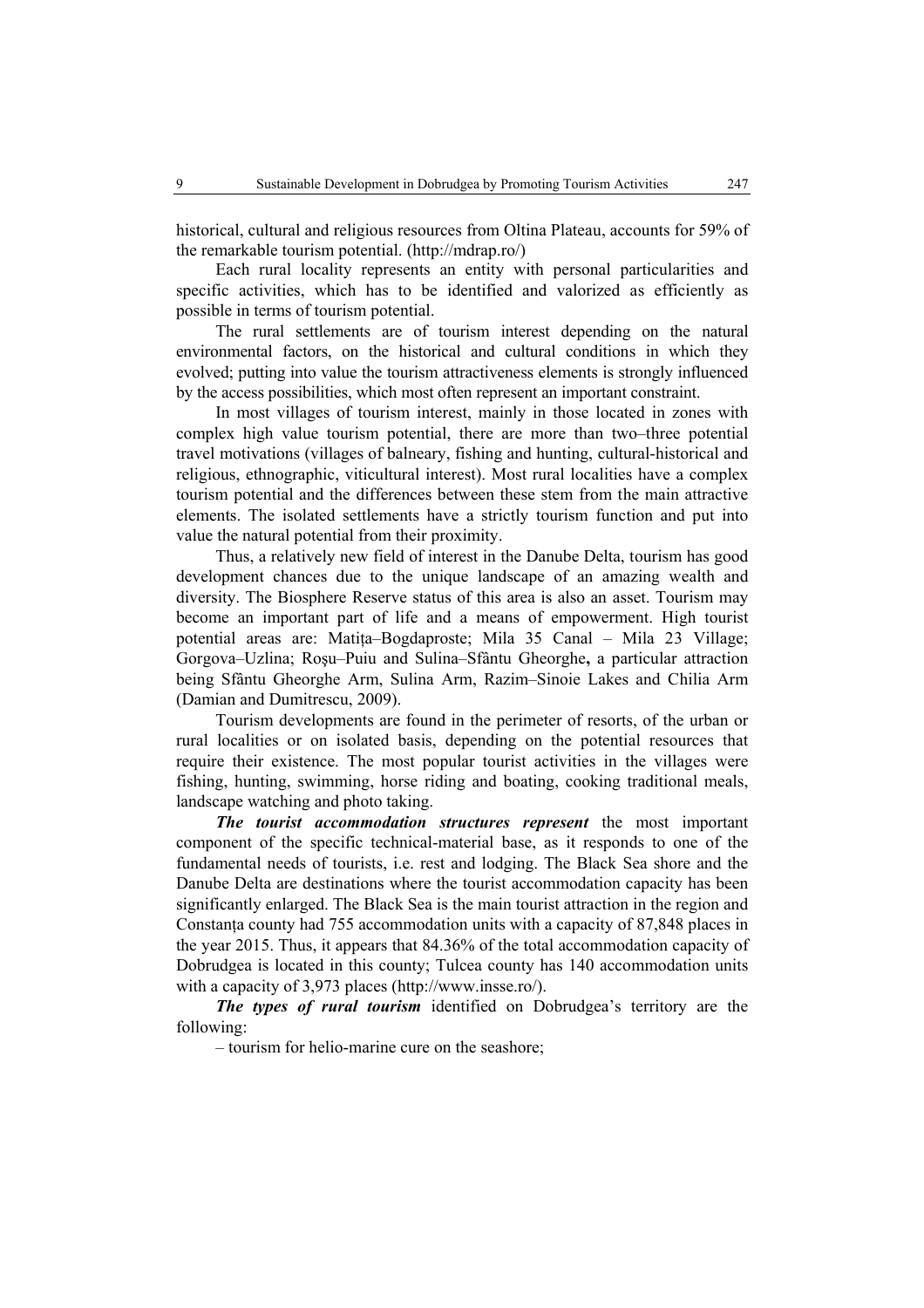– recreational tourism, for fishing purpose or for nautical sports on certain lakes from the Black Sea shore or alongside the Danube river;

– eco-tourism, in the Danube Delta and the protected areas from continental Dobrudgea;

– cultural tourism in the settlements with high value historical objectives (Adamclisi, Enisala, Istria) or religious objectives (Celic Dere, Cocoş, Dervent, Saint Andrew Cave, Casian Cave, Saon, Uspenia);

– agro-tourism by putting into value the viticultural, fishery, apicultural, local agro-pastoral resources, traditional cuisine or horse riding.

In the specialty literature, *the rural settlements with tourism function from*  **Dobrudgea** or those with tourism function besides their basic function can be classified as follows:

– tourism rural settlements for recreation and helio-marine cure: Agigea, Corbu, Tuzla, Vama Veche, 2 Mai, 23 August;

– eco-tourism rural settlements*:* Crişan, Caraorman, Mila 23, Maliuc, Murighiol, Mahmudia;

– cultural tourism rural settlements: Adamclisi, Enisala, Istria, Slava Cercheză;

– agro-tourism rural settlements: Jurilovca, Niculiţel, Oltina, Ostrov, Sarichioi;

– multifunctional tourism rural settlements: Sfantu Gheorghe, Costineşti.

In the tourism region Dobrudgea, tourism programs can be established for leveraging the tourism potential in the rural areas, throughout the year, with a higher frequency in the warm season for the tourists who come to the seashore.

The following *tourism routes* can be identified:

– Wine Way: Murfatlar, Niculitel, Ostrov;

– eco-tourism routes on the arms and canals from the Danube Delta and the Măcinului Mountain National Park;

– cultural, ecumenic, historical or scientific tourism routes;

– mixed tourism routes.

The successful and sustainable rural tourism development depends not only on the attractive scenery and facilities but also on the competitive quality services. At present, due to the favorable natural conditions, the tourism sector can develop in the rural area of Constanta and Tulcea counties and the farms can benefit from this potential, on the condition that the inhabitants of these areas get involved in tourism activities.

All these cannot be achieved in the absence of the involvement of the state, through the intervention of local authorities to implement a county development system, laying the foundations of rural tourism development in Dobrudgea. This assistance should be primarily manifested by infrastructure planning, mainly through a tax and credit system that makes it easier to implement the necessary actions.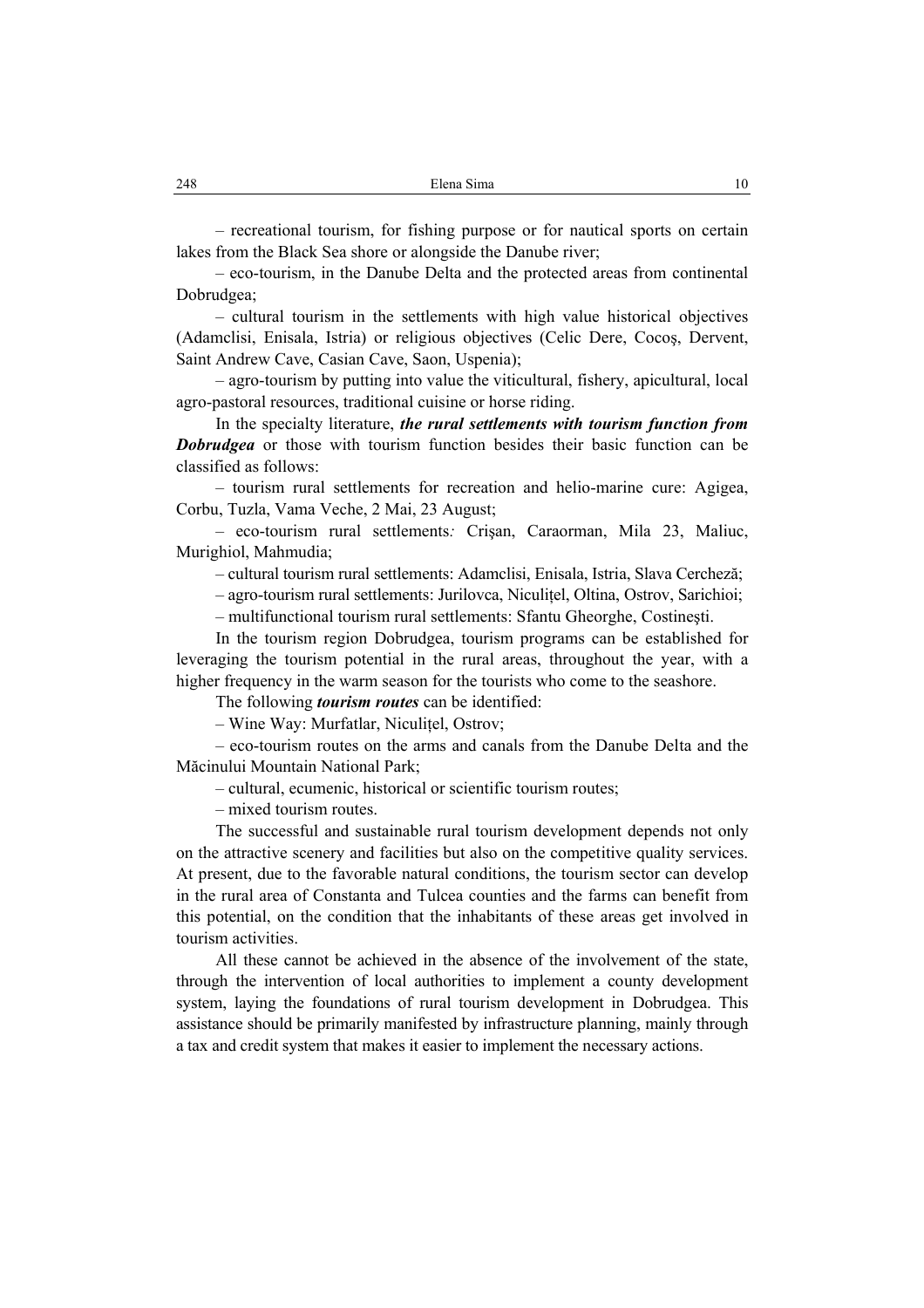There is a multitude of actors involved in the development of rural tourism in Dobrudgea. Some of them play a more important role compared to others, but each of them brings a special contribution in tourism development.

In this context, an important role in the rural tourism development in Dobrudgea is played by the Local Action Groups (LAGs), a public-private partnership with an essential role in the implementation of a local rural development strategy.

In the year 2012, there were 5 LAGs in Dobrudgea, out of which 2 LAGs in Tulcea county and 3 LAGs in Constanta county (Table 3).

| Table 3                                                                       |
|-------------------------------------------------------------------------------|
| The list of Local Action Groups (LAGs) and the area covered at commune level, |
| in Tulcea and Constanta counties, in the year 2012                            |

| LAG name                                   | LAG communes                                                                                                          | Total<br>area<br>km <sup>2</sup> | Number of<br>Inhabitants |  |  |  |  |
|--------------------------------------------|-----------------------------------------------------------------------------------------------------------------------|----------------------------------|--------------------------|--|--|--|--|
| Tulcea county                              |                                                                                                                       |                                  |                          |  |  |  |  |
| LAG<br>Association<br>Delta<br>Dunării     | Murighiol, Nufăru, Bestepe, Mahmudia, Valea<br>Nucarilor, Sarichioi, Ceamurlia de Jos, Jurilovca, Mihai<br>Viteazu    | 2,068.2                          | 33,632                   |  |  |  |  |
| LAG<br>Association<br>Valea<br>Telitei     | Frecăței, Somova, Mihail Kogălniceanu                                                                                 | 383.73                           | 11,597                   |  |  |  |  |
| Constanta county                           |                                                                                                                       |                                  |                          |  |  |  |  |
| LAG<br>Association<br>Constanța<br>Sud     | Chirnogeni, Agigea, Amzacea, Comana, Mereni,<br>Pecineaga, Topraisar<br>Town Negru Vodă                               | 811.69                           | 31,897                   |  |  |  |  |
| LAG<br>Association<br>Constanta<br>Centru  | Cuza Vodă, Lumina, Pantelimon, Târgușor, Nicolae<br>Bălcescu, Siliștea, Mihail Kogălniceanu, Vulturu                  | 780.5                            | 34,177                   |  |  |  |  |
| LAG<br>Association<br>Dobrogea<br>Centrală | Casimcea, Saraiu, Horia, Crucea, Seimeni, Tortoman,<br>Saligny, Mircea Vodă, Rasova, Peștera, Ciocârlia,<br>$\bullet$ | 1,330.92                         | 33,516                   |  |  |  |  |

*Source*: www.madr.ro

The practice and development of rural tourism in Dobrudgea is facing many shortcomings, out of which:

– the population is not educated for this activity (in terms of behavior, foreign languages known, management, organization),

– rural homes were not built for the purpose of eventual tourism activities,

– lack of adequate infrastructure (telecommunications, sewerage system, water and gas supply network, heating network),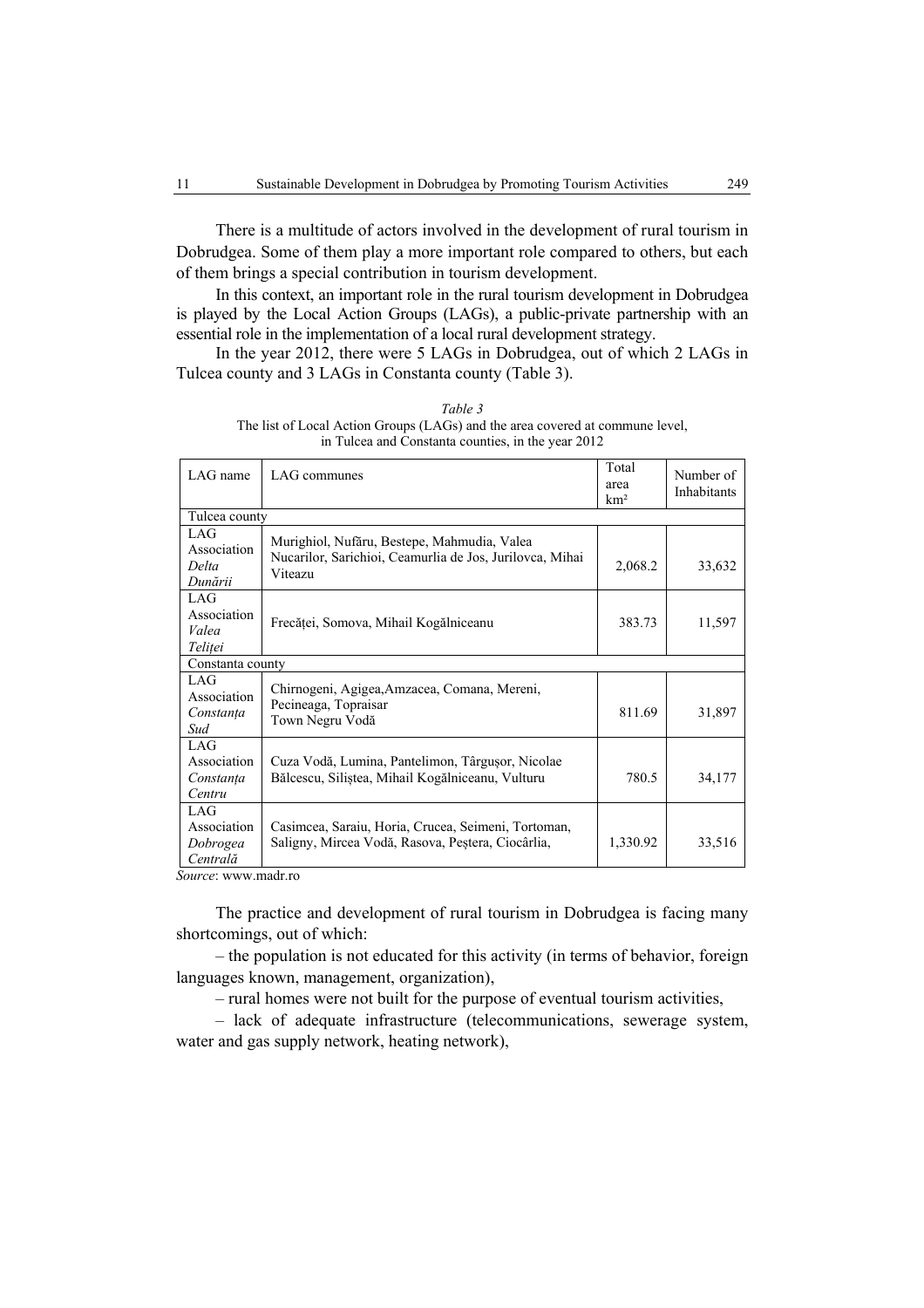– lack of funds and strategies to develop tourism.

For a successful rural tourism activity, it is necessary to remove these negative aspects and focus on the following priorities:

– development of proper infrastructure,

– training and specialization of rural tourism service providers,

– participating in training and foreign language courses,

– creation of a material base for the rural tourism practice,

– publicity of guesthouses and agro-tourism farms,

– creating programs and funds for regional development projects,

– linkages with the national programs of local interest,

– promoting Dobrudgea's area alternative tourism potential through participation in the tourism fairs, advertising campaigns, preparation of brochures.

This cannot be achieved without the contribution of the state and local authorities to implement a local development system. This assistance must primarily target infrastructure planning, with the development of a tax and credit system facilitating the implementation of the action.

As regards the *sustainable development of the tourism in Dobrudgea's rural area*, the following main aspects must be taken into consideration:

– environment degradation diminution,

– conservation of the natural and anthropic resources,

– ensuring additional incomes for the people from the rural communities with tourism potential,

– creation of global alliances between several rural localities for the development of a single development policy,

– the improvement of the general infrastructure, equipment of certain model/pilot farms, boarding houses, tourism households,

– development of the national reservation system,

– establishment of local public administrations as promoters of profitable management of the tourism patrimony through the initiation of programs providing support to rural tourism.

#### **5. CONCLUSIONS**

The sustainable development of the rural region is a present and future option of the rural policy aiming at its preservation and improvement, economic competitiveness growth and improvement of the quality of life.

In Romania, rural tourism as priority sector of the Romanian tourism consists of the total tourism activities, products and services organized and developed in the rural area by the local population, in close connection with the natural environment and local people's basic activities, which put into value the tourism resources, the cultural heritage, traditions, tourism structures and local products.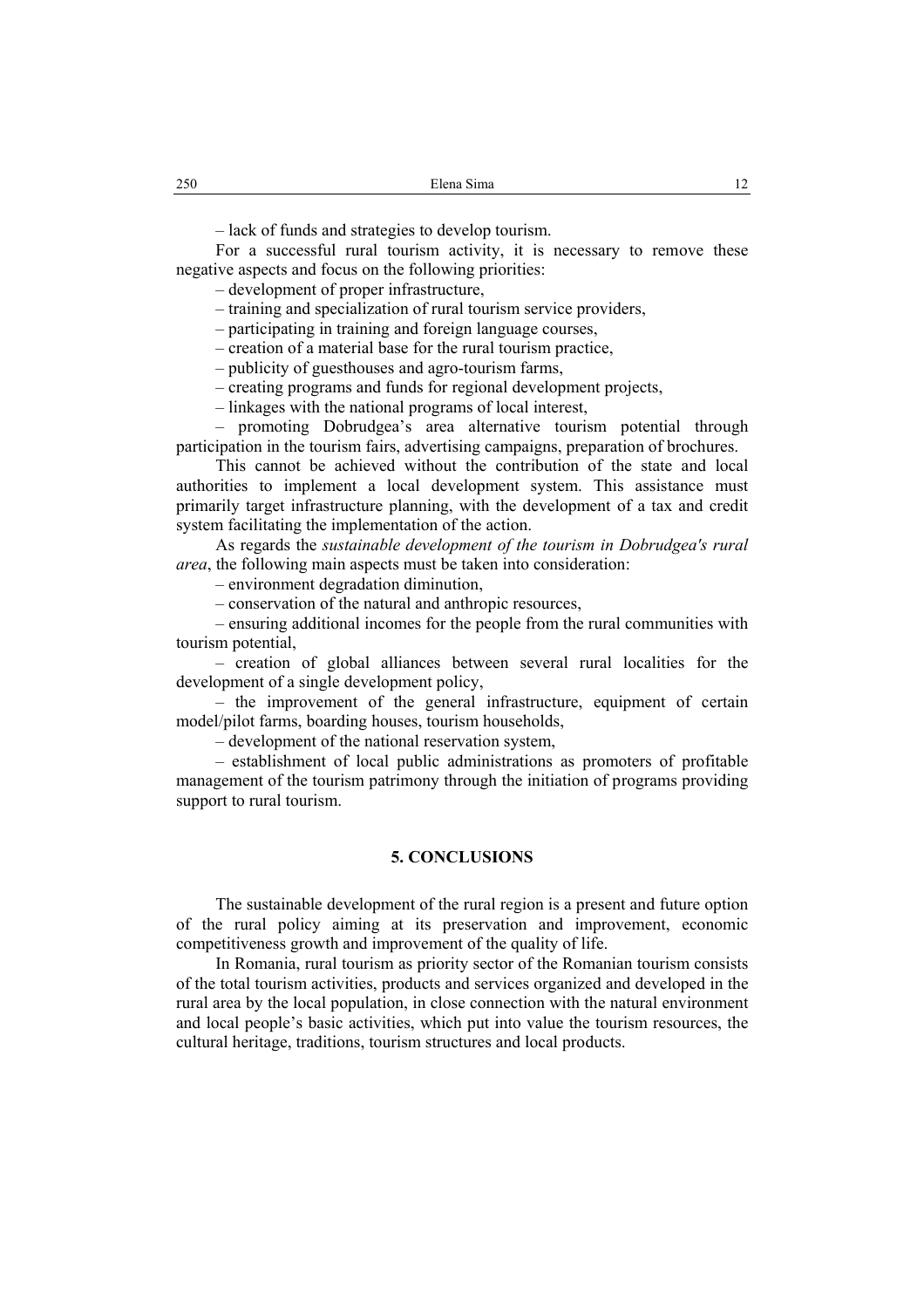As a multifunctional space, Dobrudgea has been and will continue to be mainly a human *living territory* (rural settlements) and a *social space* (resting, recreation, conviviality/tolerance relations) for the local communities. At the same time, the Dobrudgean space is also an *economic space,* providing agricultural land and other resources as production and existence means.

Although at a first glance the landscape from Dobrudgea is rather dull, there are natural resources and objectives in the rural areas, which could be put into value for tourism purposes. An advantage could be represented by the rustic buildings, with traditional architecture, typical for this region.

A space identity results from the topographic, landscape, historical, cultural and economic identities that have to be taken into consideration in the territory management actions for tourism purposes. The rural area development actions focus on the southern part of the seashore, the low seashore area, the localities alongside the Danube and those from the Danube Delta.

In addition to the natural landscape of the Black Sea and the Danube Delta, there are many key tourist attractions, such as a priceless treasure of architecture and art with historical monuments and relics, as well as of high value ethnofolkloric heritage. The tourism patrimony reunites the material and spiritual culture of the past and present, which makes out of Dobrudgea a genuine museum in open air*,* with many monuments, archaelogical sites and architectural assemblies included in protected areas.

In this context, the rural tourism, as alternative to the seasonal seashore tourism, does not depend to the same extent on the seasonality that characterizes the classical tourism from Dobrudgea, and it can also contribute to the socioeconomic development of the rural area.

At present, the specificity of the economic system and the functional typology of the Dobrudgean settlements are determined by putting into value the local resources, as well as by the level of the territorial distribution and absorption of the funding sources for investments. The protection of the rural heritage is extremely important in relation to the rural tourism development, as a modality to promote the Dobrudgean villages, with a positive effect on the attraction of tourists and with economic benefits for the local population.

#### **REFERENCES**

- 1. Boia, L., (2007), *România țară fără frontieră a Europei*, Editura Humanitas, București.
- 2. Cosma, M. R., Buzoianu, O., (2015), *Rural tourism a chance for rural development in Romania*, http://conferinta.academiacomerciala.ro/.
- 3. Damian Nicoleta, Dumitrescu Bianca, (2009), *Sustainable development prospects for the Danube Delta rural communities*, Romanian Journal of Geography, No. 53(2), Bucharest, p. 153-163.
- 4. Giannakis Elias, (2014), *The role of rural tourism on the development of rural areas: the case of Cyprus*, Romanian Journal of Regional Science, Vol. 8, Issue 1, p. 38–53.
- 5. Ionașcu, V., (2011), *Dobrogea. Studiu de geografia turismului*, București, Editura Universitară.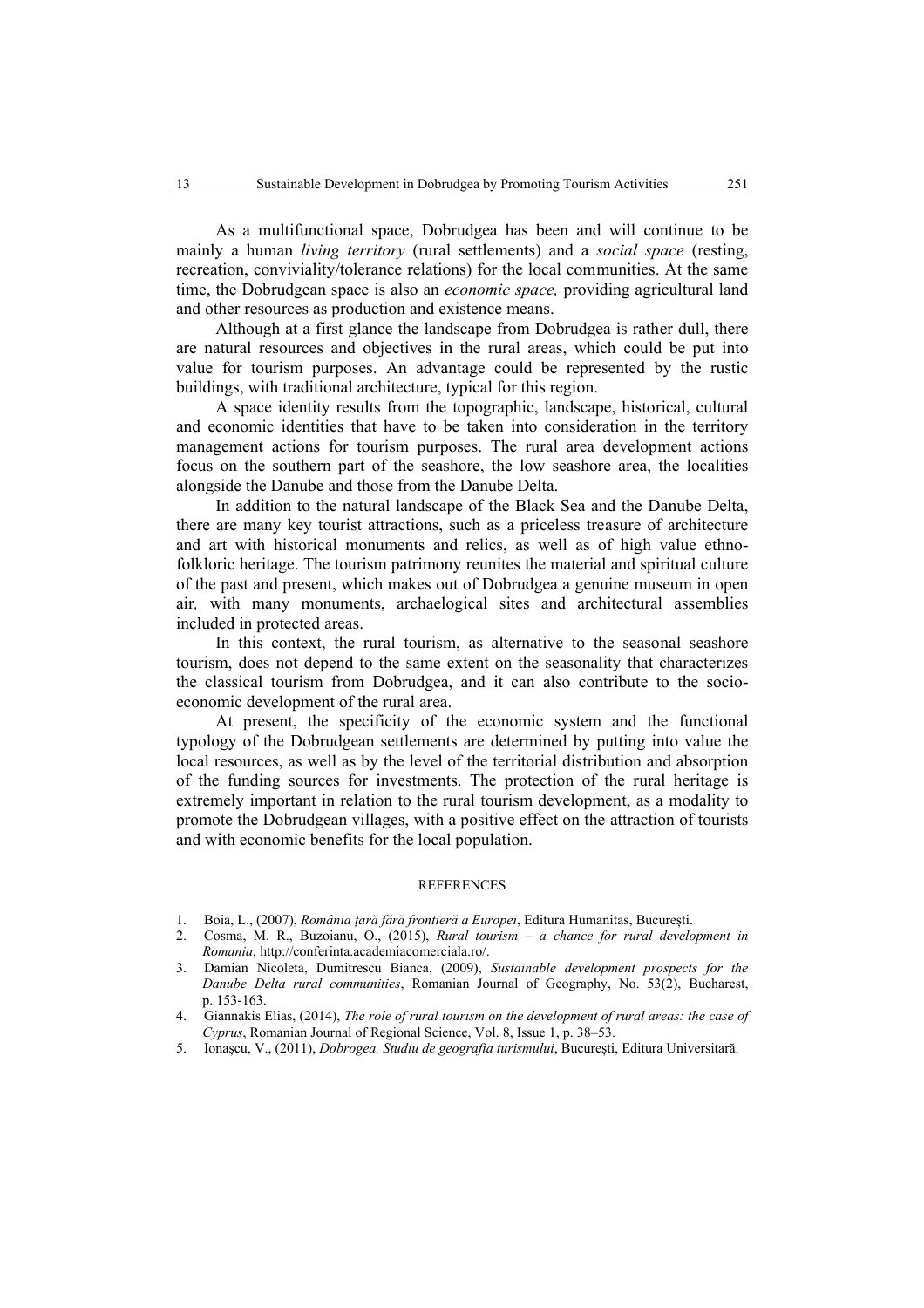| 252 | Elena Sima | .4 |
|-----|------------|----|
|     |            |    |

- 6. Ionaşcu, V., Ciangă, N., (2006), *The tourist regionalisation of Dobrudja*, Romanian Review of Regional Studies, vol. II, no. 3, p. 81–86.
- 7. NIS, (2013), *Regional economic and social benchmarks: Territorial statistics,* Bucharest.
- 8. OECD, (1994), *Tourism strategies and rural development*, Paris.
- 9. Popescu Agatha, (2016), *The position of tourist and agro-tourist guesthouses in Romania's accommodation structures*, Scientific Papers Series Management, Economic Engineering in Agriculture and Rural Development, Vol. 16, Issue 1, p. 417–424.
- 10. http://mdrap.ro/studii-de-fundamentare-privind-patn-sectiunea-a-vi-a-zone-cu-resurse-turistice.
- 11. https://ro.wikipedia.org/wiki/Categorie:Moschei\_din\_Rom%C3%A2nia.
- 12. http://www.info-delta.ro/obiective-istorice-39/.
- 13. http://www.anpm.ro/natura-2000/.
- 14. www.madr.ro.
- 15. http://www.ghidulturistic.ro.
- 16. http://www.insse.ro/.
- 17. http://www.resurse-ortodoxe.ro.
- 18. http://www.romanianmonasteries.org.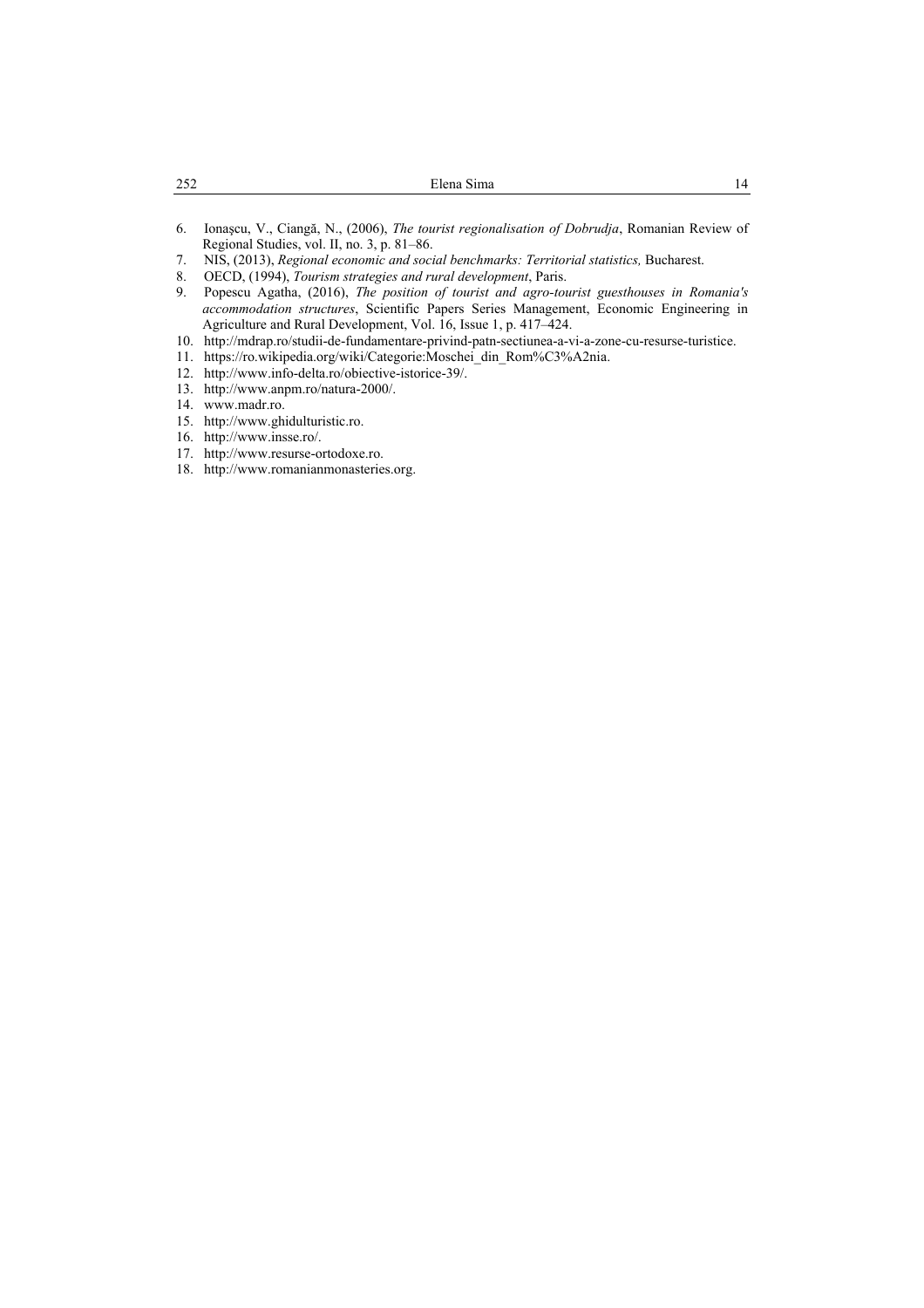## **Mariana GRODEA**

*Institute of Agricultural Economics, Romanian Academy, Bucharest marianagrodea@yahoo.com* 

# REGIONAL DIFFERENCES IN MILK PROCESSING IN ROMANIA

#### ABSTRACT

The excessive farm fragmentation and the permanent diminution of dairy cow herds resulted in the decrease of milk quantities delivered to processing from 1.8 million tons (43.4%) in 1990 to 1.1 million tons in 2014 (24.3%). The results of the analysis reveal that the dairy plants approved for intra-community trade are distributed in almost all counties (except for the counties Mehedinți and Olt), totalling 171, the highest concentration being found in the counties Suceava (17), Constanța (14) and Mureș (12). The support to the milk sector is one of the priority directions of the new NRDP 2014–2020, by investments in the modernization of holdings and milk collection centers and distribution of finished products. As regards turnover, six of the most important companies in the dairy industry are operating in the region Center, with a cumulated turnover of 1813 million RON in the year 2014, i.e. 69% of total top 10 companies. The region Center also collected the largest milk quantity, this accounting for 37.2% of total collected milk in 2014, being the only region that constantly increased the collected milk quantity in the period 2007–2014, by 4.7%.

**Key words:** processing, milk collection, regions.

**JEL Classification**: Q10,Q13, Q19.

# **1. INTRODUCTION**

The considerable global production, the decreasing demand worldwide and the Russian Federation embargo resulted in the decrease of dairy prices and stocks in the first quarter of the year, with considerable differences by member states and sometimes even within the same member state.

According to the latest data of the Commission, in March 2015, in the 28 member states, the average farmgate milk price was 31.57 euro per 100 kg of milk, as against 40 euro in the previous year, down by about 20%. In Romania, for instance, the price was down from about 32 euro/100 kg to 27.3 euro (-14%), the situation being even more serious in countries like Estonia, where the price was down up to 37% or Denmark, where the price decrease was above 29%. "The direct contracts with the private collectors still have a low share, which makes it difficult to redress the balance of forces in favour of milk producers. The cooperatives, which collect over 60 % of the milk from Europe, are not willing to

Agricultural Economics and Rural Development, New Series, Year XIII, no. 2, p. 253–260, 2016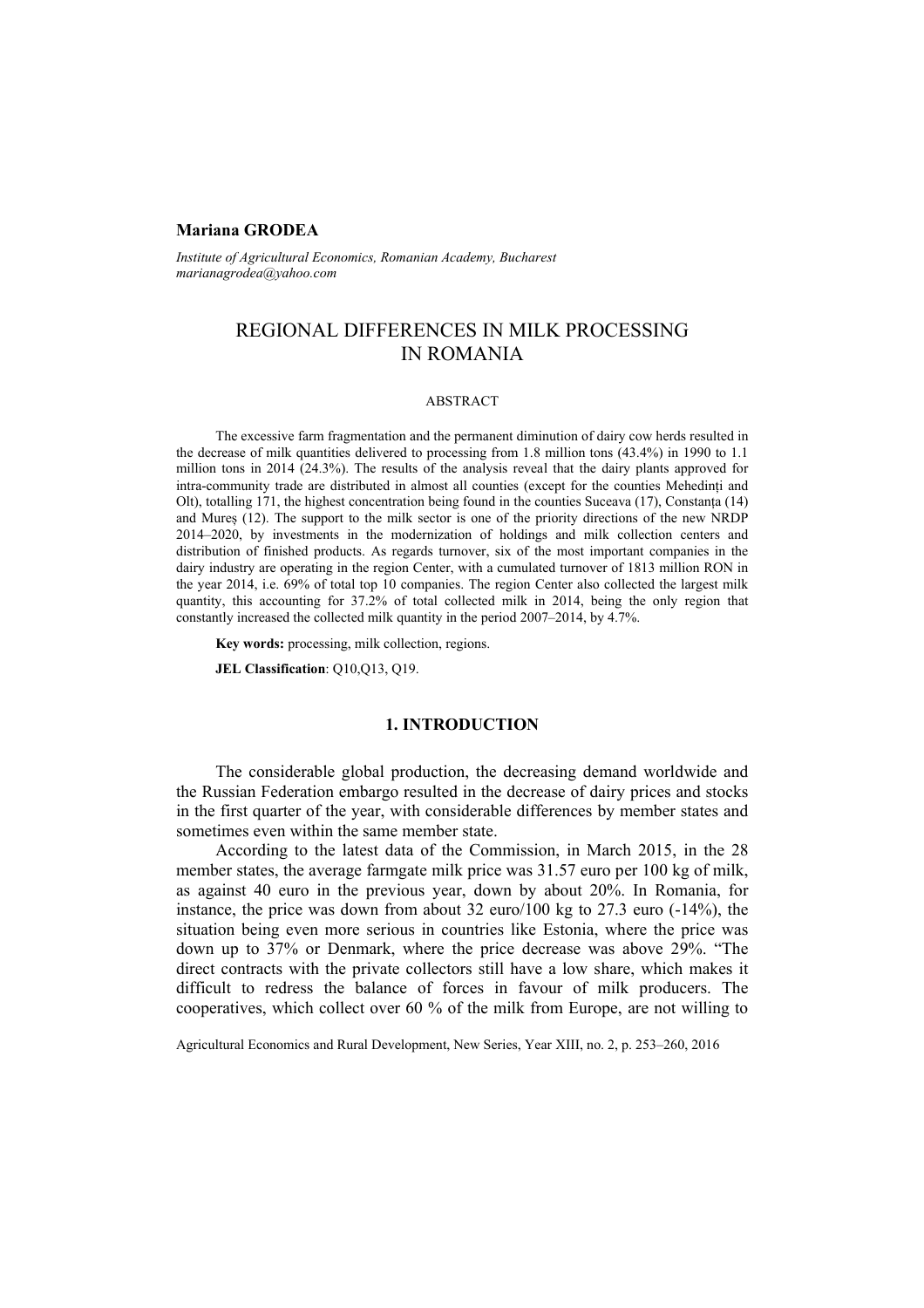conclude contracts or to have control over production, announcing from the very beginning that they will collect all the milk quantity produced by their members. This largely limits the impact of measures from the Milk Package (package of measures for the support to the sector)", as shown in the Committee Report (Stanciu, 2015).

With the removal of milk quotas, a main problem also refers to the capacity of Romanian processors to face tough competition, in the context in which, in the year 2014, milk production and collection considerably increased throughout the European Union. That is why it is necessary to permanently find and develop new markets, to increase the EU market share on the world market, to allow for the fair access of EU exporters and to stimulate export growth.

The development of the dairy sector in Romania was constrained for several years by a series of factors, such as high farm fragmentation, ageing farm community, precarious management practices, limited access to high quality inputs and lack of farmers' organization. These factors have led to low farm productivity and efficiency (USDA, 2016). Thus, the average milk yield in Romania, one of the lowest in Europe (3704 liters/cow head – 2014), is an explanation for the lack of sector competitiveness.

Moreover, following the last summer drought and the limited milk processing demand, the Romanian farmers and the processing companies are confronted with strong competition from other EU member states. In the year 2016, the impact is likely to become more drastic, due to the lack of efficiency. On the other hand, we expect an increase of the share of commercial farms, as proved by the significant progress in genetics, animal feeding and farm management. Farmers' concern with the genetical improvement of herds can be noticed in the value of genetics imports. The value of genetics imports (bovine-frozen sperm) doubled in the last three years (from US \$ 553476, in 2011, to US \$ 1032504, in 2014 (USDA, 2016).

#### **2. MATERIAL AND METHOD**

In order to establish the hierarchy of the eight statistical regions of Romania from the agricultural potential point of view, a set of specific indicators has been used in the analysis of bovine farms performance in Romania; these indicators characterize in fact the development economic environment of the region. These regional indicators refer to the milk production collected by the processing dairy units and the number of collection factories approved for intra-Community trade. The data source used was the database Tempo-online – time series – NIS, National Sanitary-Veterinary and Food Safety Authority (ANSVSA) data, for the period 2007–2015.

The documentation and synthesis of the main ideas was based on the national and international specialty literature on the milk market evolution at European level (reports, studies, EUROSTAT and FAOSTAT publications), having in view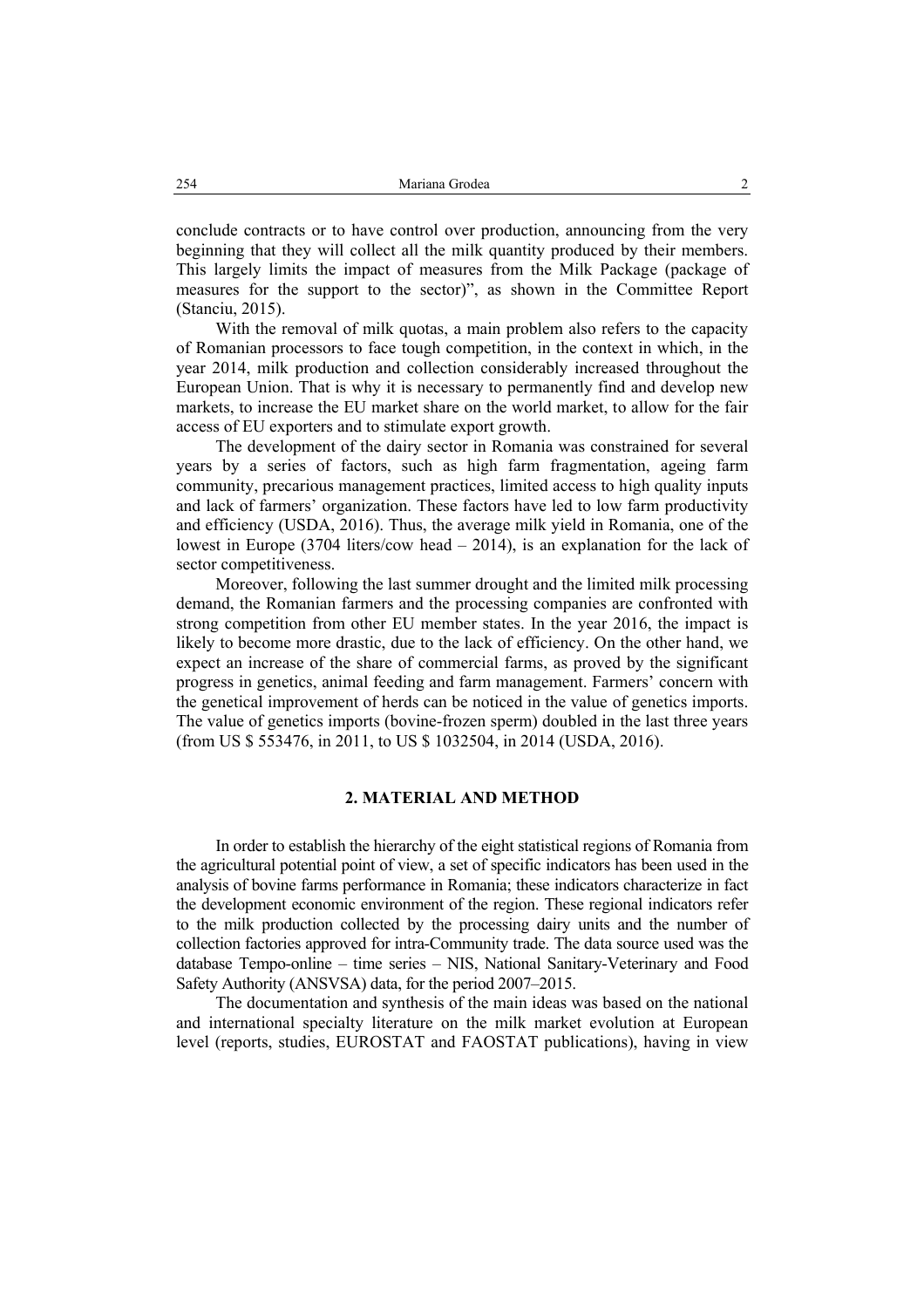the future agricultural reform, the European agricultural trade liberalization, operation of national markets, the management of risk generated by the present climate changes and the economic-financial crisis.

#### **3. RESULTS AND DISCUSSIONS**

Obtaining a milk production economically competitive on the European market presupposes the design of production systems and technologies adapted to the various eco-economic-social conditions from our country. The improvement of exploitation systems is the main way by which Romania can obtain a viable and competitive production on the dairy farms (Condrea, 2009).

The strategic program of bovine raising and operation should ensure both the increase in number of dairy cow herds and their concentration on commercial farms, and mainly the increase of productivity per dairy cow, i.e. milk yield increase, increase of protein and fat percentage in milk as the safest way to increase sector competitiveness.

**Milk processing by regions.** The removal of milk quotas, beginning with January 1, 2014, will lead to an increased concentration of milk production on the large-sized farms and in certain regions of the EU, which will have a direct impact upon Romania. In the year 2014, in our country, there were 655541 dairy farms, out of which 84.4% (553531) had  $1-2$  heads and only 2042 farms  $(0.16\%)$  were considered professional farms that delivered milk directly to the processing plants.

According to the data recently published by the European Commission – Milk Market Observatory, in 2014/2015, the milk quantity delivered to processing by Romania accounts for only 0.6% of total processed milk in the European Union, the average milk deliveries per producer being 13.6 tons, as against 80 tons in Poland and 255 tons as EU average. This very low amount reflects the size of the sector.

The excessive farm fragmentation and the permanent decrease of dairy cow herds led to the diminution of milk quantities delivered to processing from 1.8 million tons (43.4%) in 1990, to 1.1 million tons (24.3%) in 2014 (Figure 1).



 *Source*: NIS – Tempo-online

Figure 1. Evolution of milk production delivered to processing (%).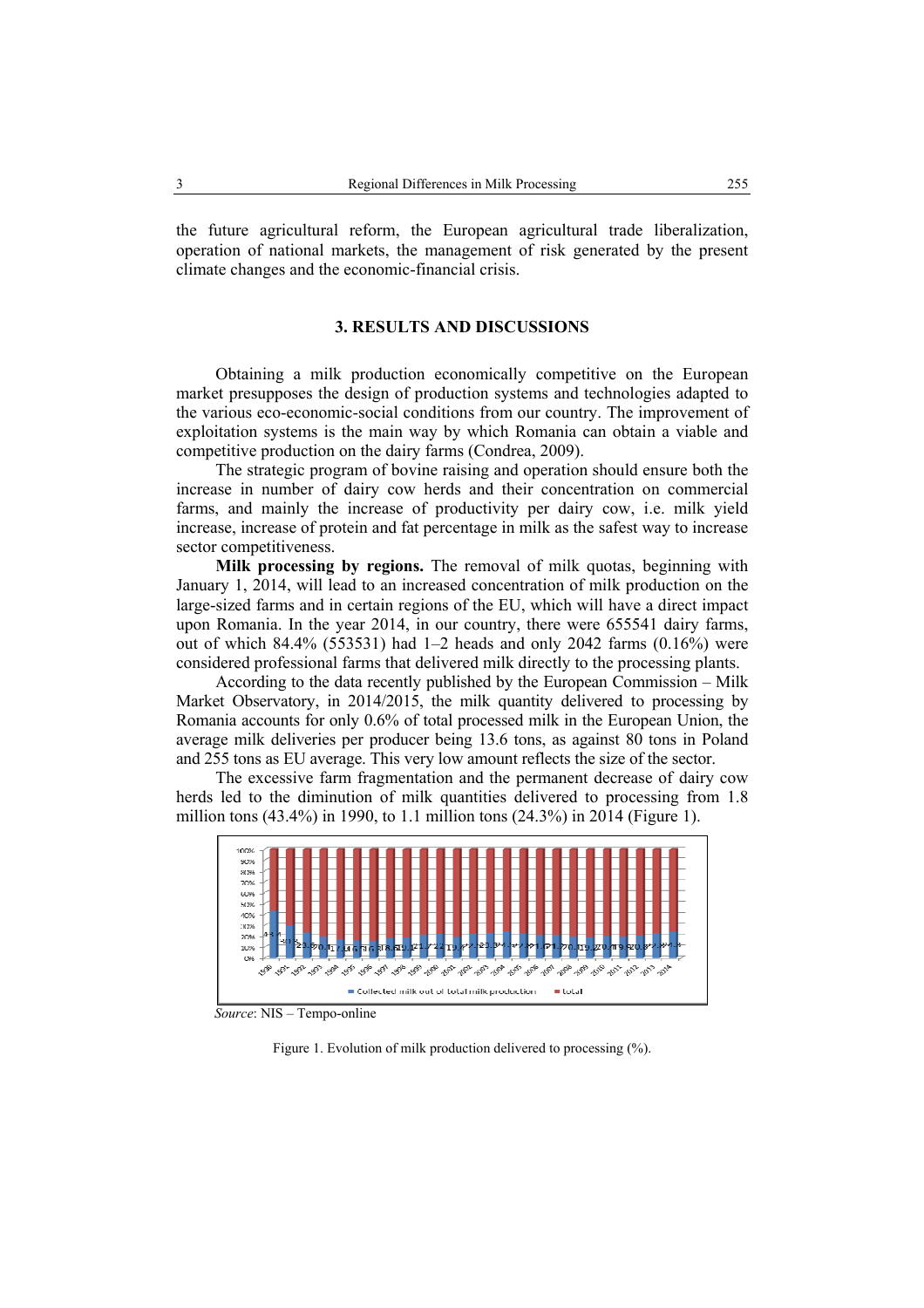After many years of continuous growth of milk industry in Romania, based on an increasing consumption demand, the global economic crisis, strongly manifested in Romania as well, after 2008, resulted in the decrease of milk production each year, as reflected in figures, by the diminution of dairy cow herds and of the collected milk quantity.

After a short revigoration in the year 2014, when production unexpectedly recovered to a level close to the period 2008–2009, in 2015, with the removal of milk quotas in the EU, the collected milk quantity in the processing units sharply decreased by 7% compared to previous year.

In the period 2007–2015, the total raw milk production collected by the processing units (from domestic production and from imports) was down by 133375 tons (-11.1%). In the investigated period, only the collected ewe and goat milk increased by 29650 tons (1.8 times), as a result of farmers' anticipating the consumers' preference for other types of dairy products. The cow and buffalo cow milk collected in the country decreased instead by 217075 tons (-19.1%) and by 33272 tons (-69.8%) respectively.

In the year 2015, cow milk had the highest share in the milk quantity collected for processing, with 95.1%, followed by ewe milk with 3.1% and goat milk with 1.7% (Table 1).

| Item                                                | 2007    | 2008    | 2009    | 2010    | 2011   | 2012   | 2013    | 2014    | 2015    |
|-----------------------------------------------------|---------|---------|---------|---------|--------|--------|---------|---------|---------|
| Cow milk                                            | 1136372 | 1051481 | 991588  | 903750  | 897348 | 887854 | 882381  | 996653  | 919297  |
| Buffalo<br>cow milk                                 | 4689    | 3538    | 2139    | 1393    | 963    | 1111   | 1282    | 1400    | 1417    |
| Goat milk                                           | 4250    | 4026    | 4008    | 3856    | 3366   | 4677   | 7116    | 15001   | 16829   |
| Ewe milk                                            | 12608   | 13634   | 13729   | 16406   | 14345  | 15759  | 18122   | 27280   | 29679   |
| Total raw<br>milk<br>collected<br>in the<br>country | 1157919 | 1072679 | 1011464 | 925405  | 916021 | 909401 | 908901  | 1040335 | 967222  |
| Imported<br>raw milk                                | 43856   | 51707   | 80636   | 87309   | 82061  | 59267  | 96105   | 77396   | 101178  |
| Total raw<br>milk for<br>processing                 | 1201775 | 1124386 | 1092100 | 1012714 | 998082 | 968668 | 1005006 | 1117731 | 1068400 |
| $Source$ NIS = TEMPO online                         |         |         |         |         |        |        |         |         |         |

*Table 1* Evolution of collected raw milk for processing

*Source*: NIS – TEMPO online

The analysis by the two origin sources, i.e. milk collected from the country and imported milk reveals, on one hand, that the share of imported raw milk increased from 3.6% in the year 2007 to 9.5% in 2015, while the share of raw milk collected from Romania constantly decreased, from 96.3% in 2007 to 90.5%. Per total, in the period 2007–2015, the analysis reveals the decrease of the raw milk quantity collected from the Romanian farms by 16.5%, while the raw milk quantity from imports increased 2.3 times.

This situation results from the fact that in Romania, the milk collection system is not well developed, and the prices offered by collectors are not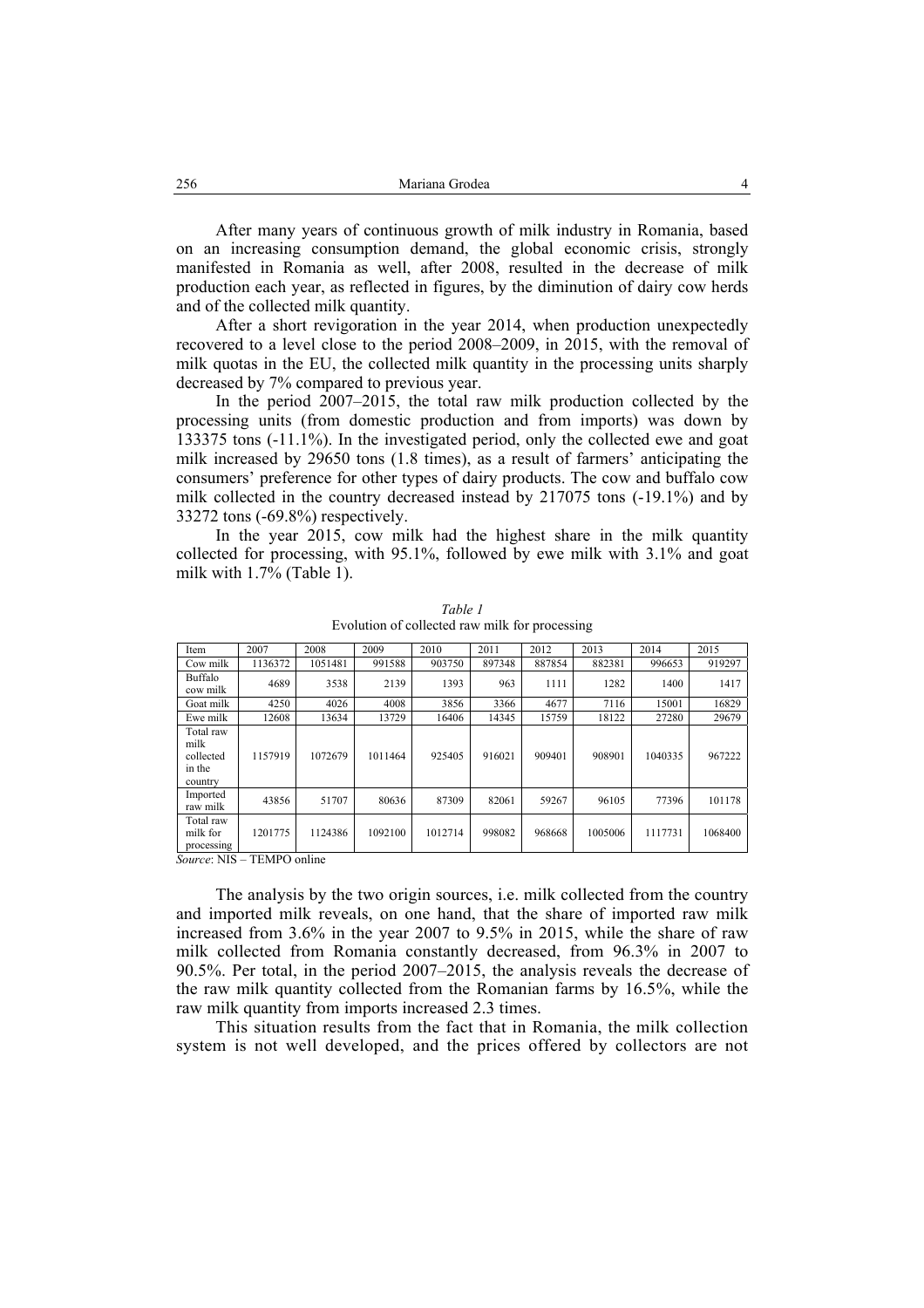attractive for producers, so that these prefer to sell their production by themselves, through family business.

If we analyze the milk collected for processing by development regions, we find out that the greatest milk quantity was collected in the region Center, in the year 2014, this region accounting for 37.2% of total collected milk (Table 2). The region Center is also the only region that constantly increased its collected milk quantity in the period 2007–2014, this amounting to 16515 tons (4.7%).

The milk processing factories approved for intra-Community trade are distributed in almost all counties (except for the counties Mehedinți and Olt), with a total number of 171, and the highest concentration in the counties Suceava (17) from the region North–East, Constanța (14) from the region South-East and Mureș (12) from the region Center (Figure 2).

|                      | 2007 | 2008 | 2009 | 2010 | 2011 | 2012        | 2013 | 2014 |
|----------------------|------|------|------|------|------|-------------|------|------|
| <b>Total country</b> | 100  | 100  | 100  | 100  | 100  | 100         | 100  | 100  |
| North-East           | 20.1 | 21.9 | 20.9 | 21.8 | 21.7 | 21.0        | 21.1 | 20.7 |
| South–East           | 8.3  | 8.1  | 7.8  | 6.3  | 5.9  | 5.8         | 6.0  | 5.7  |
| South-Muntenia       | 6.5  | 6.4  | 6.7  | 7.2  | 7.5  | 7.2         | 7.5  | 6.9  |
| South–West Oltenia   | c    | c    | c    | 0.9  | 0.7  | c           | c    | c    |
| West                 | 2.4  | 2.6  | 2.7  | 2.9  | 2.7  | 3.2         | 3.0  | 3.8  |
| North–West           | 23.2 | 22.6 | 22.7 | 22.3 | 22.2 | 22.1        | 19.5 | 20.7 |
| Center               | 31.2 | 29.7 | 30.3 | 30.5 | 29.9 | 32.3        | 36.4 | 37.2 |
| Bucharest-Ilfov      | c    | c    | c    | 8.0  | 9.4  | $\mathbf c$ | c    | c    |

*Table 2*  Cow milk production collected by the processing units by development regions - %

c - confidential data *Source*: NIS – TEMPO-online



*Source*: Author's processing of ANSVSA data

Figure 2. Distribution of milk processing factories approved for intra-Community trade across regions – 2013.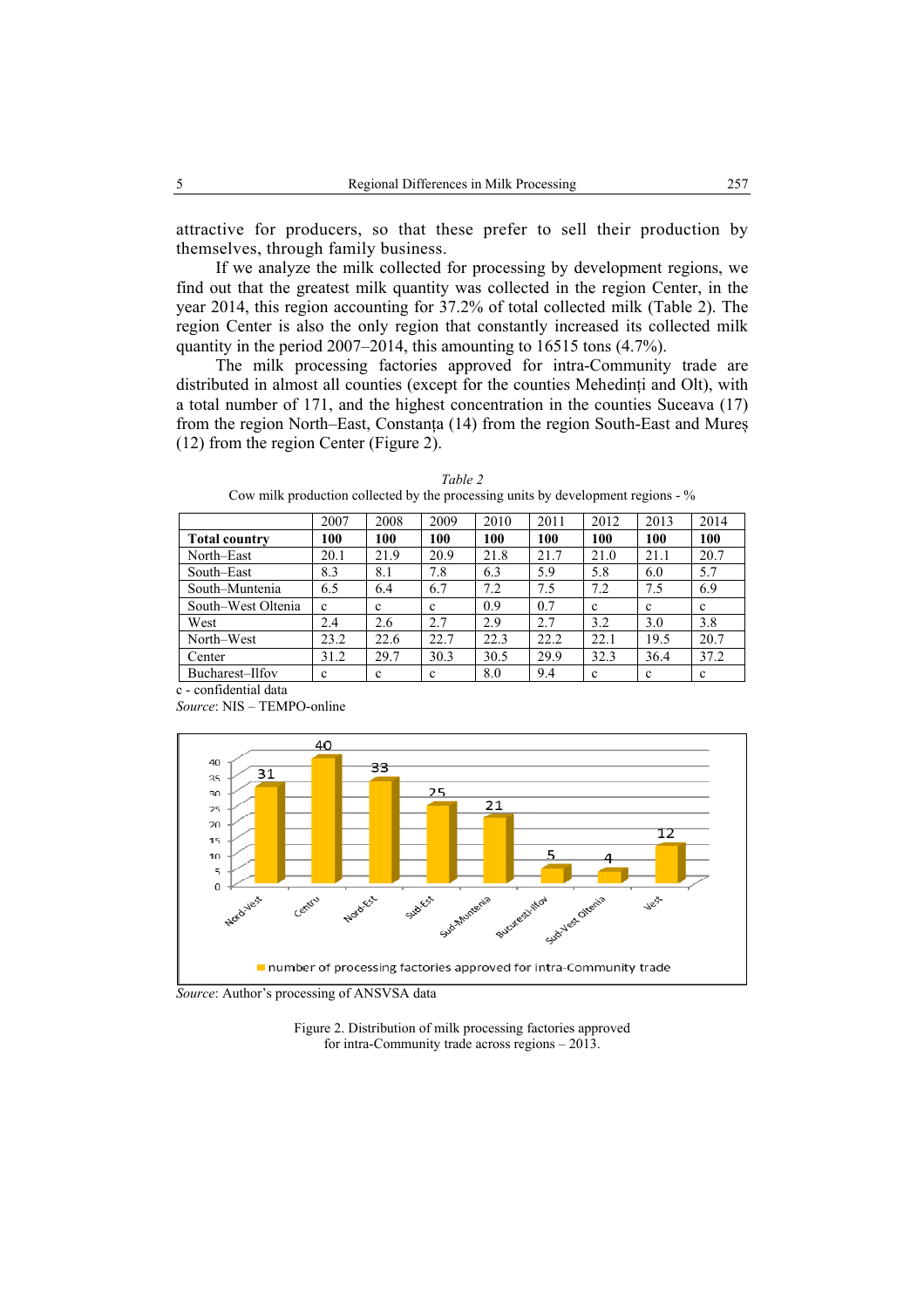The region **Center** has 40 milk processing factories approved for intra-Community trade (23.4% of total) and 307 milk collection centers approved for intra-Community trade (34% of total). In this region, more exactly in the county Alba, the largest dairy company with majority Romanian capital is located, "**Albalact SA**", which became the dairy market leader by its turnover value (475 million RON) in 2014, thus surpassing Danone company (456 million RON), the latter having a portfolio almost fully consisting of yoghurts.

Another important company that is operating in the region Center, county Mureș, ranking 3rd by its turnover in 2014 (400 million RON), is "**Friesland Campina Romania SA**" into the ownership of the Dutch dairy group Frisland Campina, which reunited the operations on the Romanian market, through **Napolact, Industrializarea Laptelui Mureş** and **Friesland Campina Romania**, into a single company. In the region Center, Brașov county, there is another great company, **"Fabrica de lapte Brașov" (Brasov Dairy Factory),** the local producer of the brands *Olympus* and *Oly*, with a turnover of 306 million RON (on the  $4<sup>th</sup>$ place), the production of which is 60% directed to the foreign market and 40% to the domestic market.

The company **"Delaco Distribution SA"** is also located in the county Brașov, region Center, mainly specialized in cheese production. This ranked  $5<sup>th</sup>$  in the year 2014, with a turnover of 259 million RON. The  $6<sup>th</sup>$  place, with a turnover of 217 million RON, is occupied by the group **"Hochland Romania SRL"**, region Center, county Mureș, market leader in cheese spread and kaschkaval, at a far distance from competitors. **"Covalact SA"** ranks  $8<sup>th</sup>$  by its turnover (156 million RON); the company is located in the region Center, Covasna county, one of the greatest dairy producers in Romania, with more than 40-year tradition in dairy production.

The second important region as share of dairy factories and milk collection centers is **North–East** with 33 factories (19.3%) and 315 collection centers (35% of total). Here, in the county Suceava, the company **"Dorna Lactate SA"** ranked  $7<sup>th</sup>$  in turnover terms in the year 2014 (181 million RON), which also have dairy factories throughout the region North–East, zone with tradition in this sector. La DORNA is one of the most developed brands on the dairy market in Romania, leader on the UHT milk market and even since its establishment leader on the certified organic dairy market, its products being certified in accordance with the EU standards.

The region **North–West** comes next, as regards the share of dairy factories and milk collection centers, with 31 dairy factories (18.1%) and 226 milk collection centers (25% of total).

One of the greatest dairy companies from Romania, **"Danone SA",** has been operating in the region **Bucharest–Ilfov** since 1999, market leader on the yoghurt segment. In the year 2014, it ranked  $2<sup>nd</sup>$  by its turnover (456 million RON), after ranking  $1<sup>st</sup>$  in the previous year. Danone Romania is part of the Danone Group, present in 120 countries, one of the world leaders in food industry, which ranks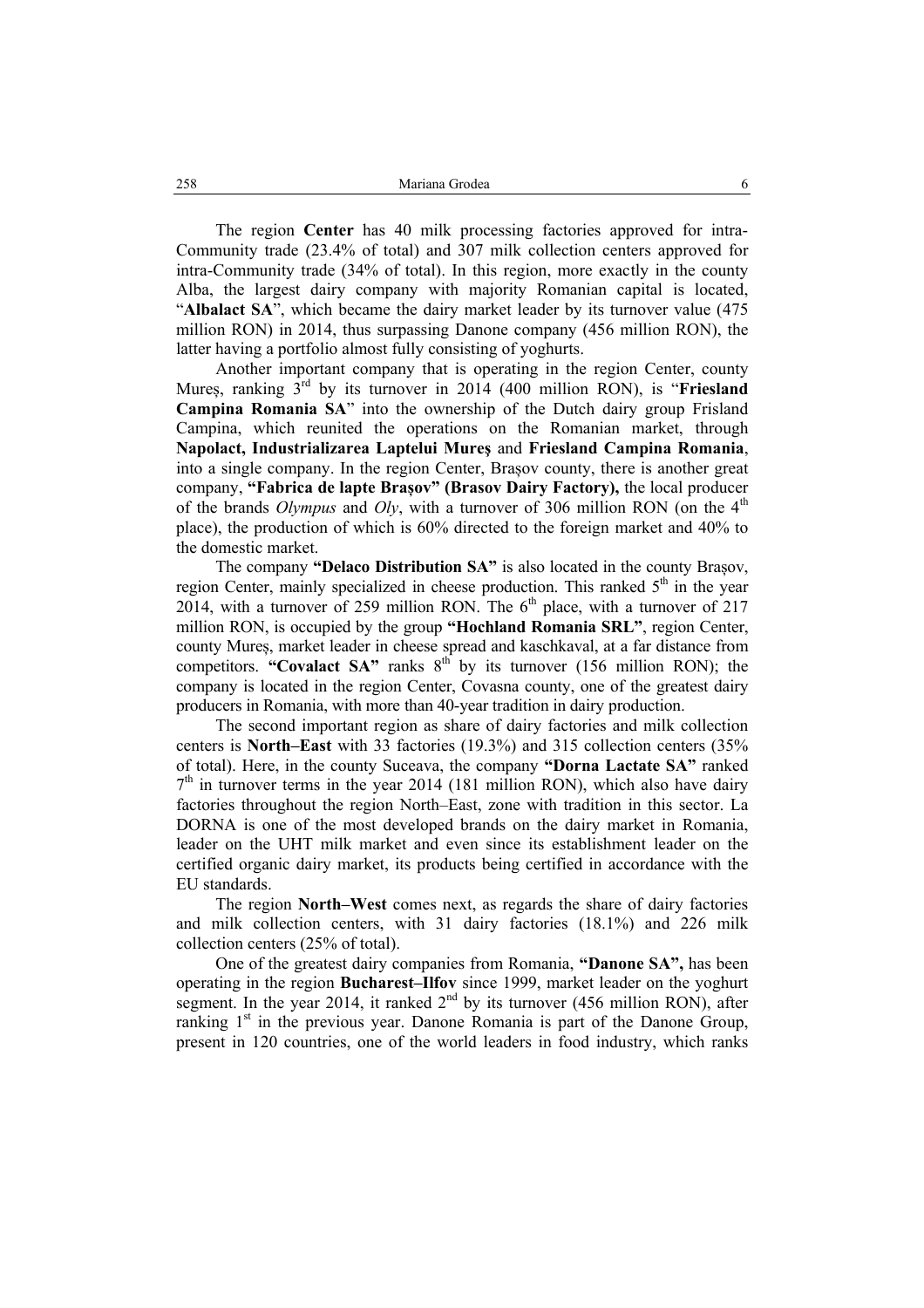first in the world for fresh dairy products and on the second place in the world for bottled mineral water and baby food.

**"Simultan SRL"**, commercial company with full private capital, located in the county Timiș, region **West,** was established in the year 1994; its main activity object is the production and sale of fresh, lacto-acid dairy products and cheese under its own trade mark, " $SIM$ ". In the year 2014, the company ranked 9<sup>th</sup> in top 10 as turnover (106 million RON).

**"Lactag SA**" is also among the **"**top 10" milk processing companies, by its turnover (72 million RON); the company is located in the country Argeș, region **South-Muntenia,** the largest dairy factory in the southern part of the country, with a 50-year tradition and with full private capital (http://www.zf.ro/).

The milk collection centers authorized for intra-Community trade do not operate in all the counties of Romania. Nationwide, there are 902 such centers, out of which 39% in the counties Botoșani (215) and Mureș (139).

### **4. CONCLUSIONS**

In the conditions in which more than 90% of the Romanian milk on the market comes from small, subsistence farms (the remaining being covered by the large-sized farms), the insufficient number of milk collection centers (and of cooling tanks) further impacts the development of the Romanian dairy industry. This also as a result of the embargo imposed on Russia, when the dairy products with the Russian Federation destination were turned away at the border, which has ruined many short-term forecasts and strategies not only of the milk producers but also of the large processors. The analysts' calculations estimate that about 30% of the European dairy production was directed to and absorbed by the Eastern European countries, which was favoured by the prices much under the domestic production prices.

The competition in the dairy sector, a stagnating market in the last year, is increasingly fierce as far as the multinationals continue their fight by aggressive promotion efforts, as well as by the diversification of their assortment range. At the same time, cheaper products enter the country through the large retailers. The place of small local processors is more and more limited, and many of them cannot face costs. Consequently, there are only 171 dairy factories that have been approved for intra-Community trade; these process only conform milk, can be identified by an "oval stamp" and are eligible both for the intra-Community trade and for third countries. Most of them belong to multinational companies, such as Danone and Friesland.

The analysis of milk collection and processing by development regions reveals that the region Center stands out, as the largest milk quantity for processing is collected here (37.2%). It is in this regions that the largest number of processing factories approved for intra-Community trade is found (40 dairy factories),